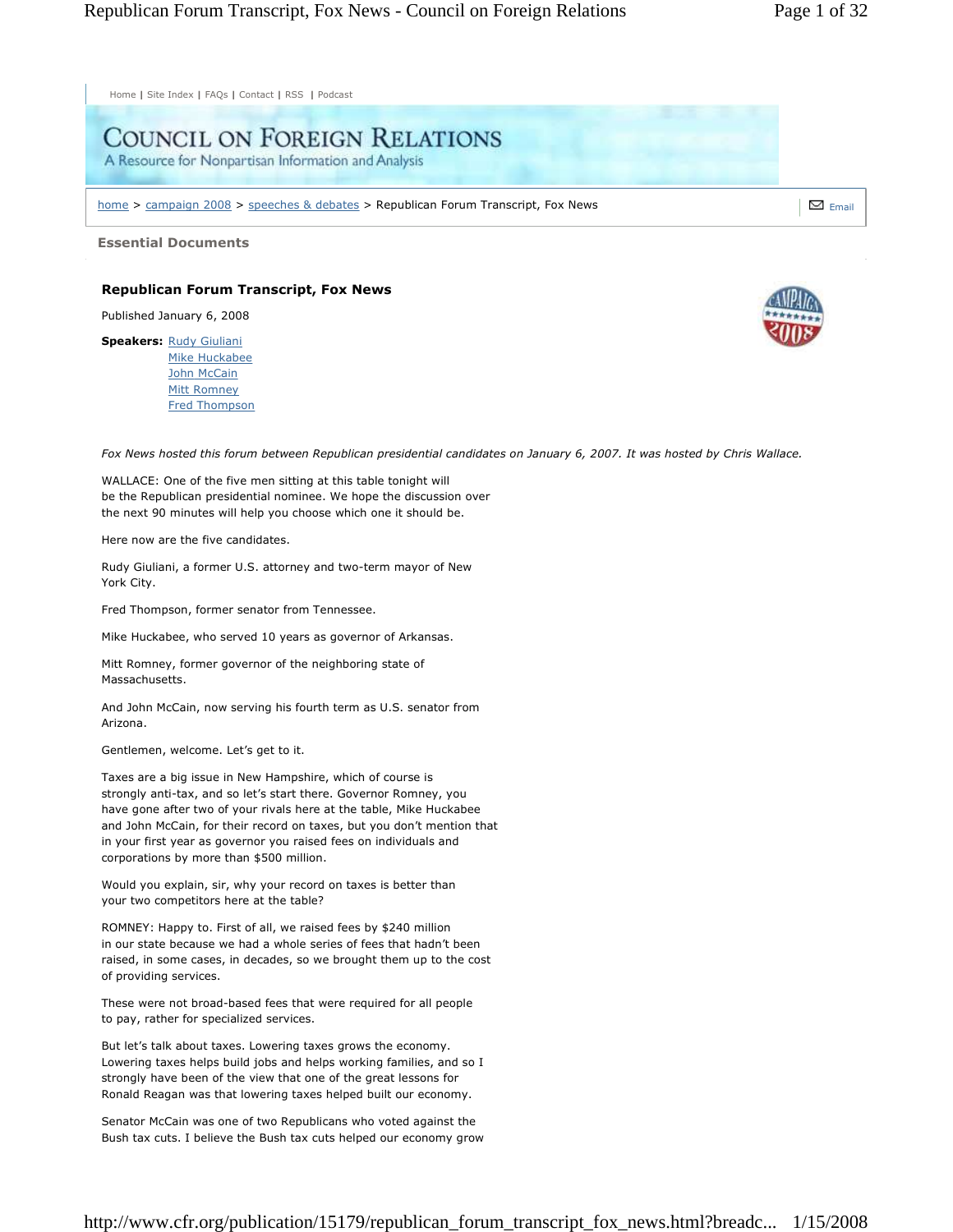and are one of the reasons that we're not in a recession today.

Senator McCain continues to believe — based upon his comments on "Meet the Press" today — that that was the right vote to take, and I respect that that's his view. I just happen to disagree with it. As governor, I fought tirelessly to reduce taxes. We cut taxes some 19 times in our state, not as many times as I wanted to, but I was able to cut taxes, with the help of the legislature, time after time, and we held down spending.

At the same time, Governor Huckabee has a fine record. He says he lowered taxes 94 times. I believe him. Net-net, however, the tax burden in Arkansas was raised by \$500 million, I believe the figure is from his state. So we have different records when it comes to taxes.

I believe it's critical for our economy going forward that we lower taxes again and we do so for the middle class. And so I've proposed a special savings plan for people in middle incomes.

And that savings plan is this: Any interest income, or dividend income, or capital gains earned by people earning less than \$200,000 a year should be taxed at the new rate of zero. Let people save their money for whatever purpose they'd like to save.

I believe that will help stimulate our economy, create the economic base for growth of our new jobs, and make it easier for middle-income folks to make ends meet.

Thank you.

WALLACE: Senator McCain, you have a minute to respond.

MCCAIN: Well, you know, when I first came to Congress, we were in the middle of the Reagan revolution, and I was proud to be a foot soldier in that revolution. And we cut taxes.

But we cut spending. And Ronald Reagan insisted that we cut spending, because he knew that it was vital, if we were going to keep the deficit down and not have the fiscal difficulties we have today, we had to cut spending.

I'm proud to have supported those tax cuts. And, as a matter of fact, interestingly, I'm proud to have the support of Gramm and Rudman, which were the spending cut limits, Jack Kemp, who has announced today that he's supporting me, a supply-sider.

And I believe that if we had done what I wanted to do — and that's cut taxes and, at the same time, cut spending — we'd be talking about more tax cuts today. But we let spending get out of control.

And we know what happened. We lost our election; we lost our way; and we allowed the deficits to go up. And, unfortunately, we have allowed us to betray some of the principles — one of the principles of the Republican Party.

MCCAIN: I'm in favor of tax cuts. We'll do them. But we'll cut spending when I'm president of the United States.

WALLACE: But, Senator McCain, when you look at the fact that we survived 9/11, that we survived Hurricane Katrina, terrible blows to the economy and the economy kept growing, a lot of people say that's because of the Bush tax cuts that you voted against.

MCCAIN: Well,  $I -$  and when we see what happened to spending and we have a bridge to nowhere of \$233 million to an island with 50 people on it and we have former members of Congress who are now residing in federal prison because of the spending and corruption, my friend, we have to, if we're going to restore the confidence of the American people and our Republican base first, we're going to have to cut the spending, we're going to have to eliminate the pork barrel and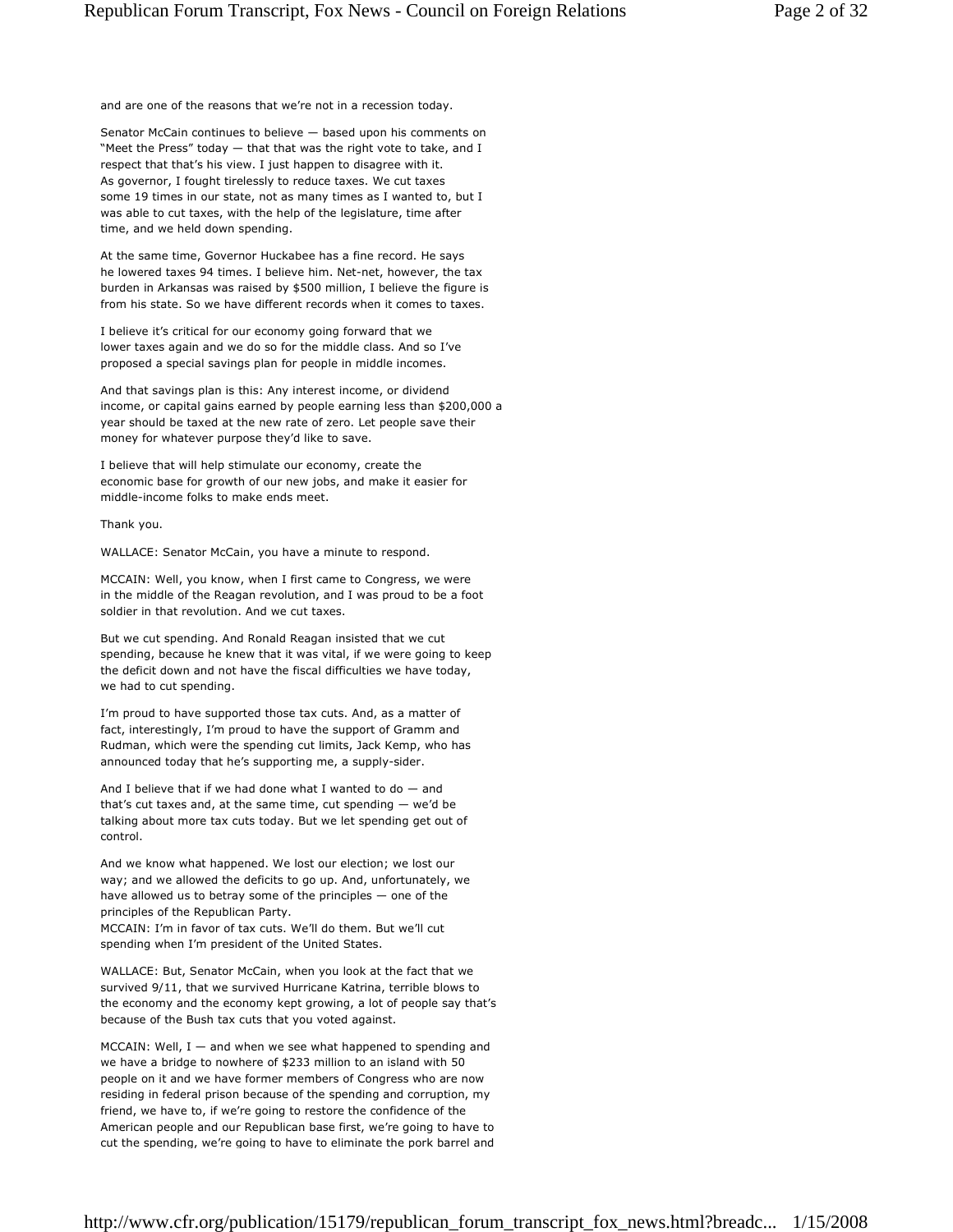wasteful spending.

And I'm proud to tell you, Chris, in 24 years as a member of Congress, I have never asked for nor received a single earmark or pork barrel project for my state and I guarantee you I'll veto those bills. I'll ask for the line item veto and I'll veto them and I'll make the authors of them famous.

And we'll get spending under control and then we'll be able to have some physical sanity and restore trust and confidence on the part of the American people.

WALLACE: Governor Romney, does that answer your concerns?

ROMNEY: No. No, it does not, because, frankly, one of the things that we did to get ourselves out of the recession, as we came out of 9/11, we were going into recession, we had the Internet bubble boost, this president took a very bold action.

He said, "I'm going to cut taxes" and he did so and that helped our economy turn around. Now, we've also heard, for years, a lot of people in Washington talk about how they're going to cut spending and cut out earmarks and, year after year, spending grows and earmarks grow, even under Republican leadership, and that's why change is going to have to begin with us.

And this isn't something I've just talked about. It's something I've done. As governor, I cut spending. In my first year, our budget actually went down. I cut state employment when I was governor.

We cut back spending. I vetoed literally hundreds of items and, at the same time, I cut taxes 19 times and kept fighting to cut taxes.

So you have a choice. You can select somebody who wants to fight for those things or you can select somebody who's actually done those things, and I've got a record of cutting spending and cutting taxes.

WALLACE: I'm going to bring the rest of you in, but I want to give you, Senator McCain, a chance to respond to that.

MCCAIN: Oh, sure. Look, ask Jack Abramoff, who's in prison today, a guy who was a corrupt lobbyist and his friends, if I haven't cut spending. Ask the Air Force and Boeing, where I saved \$2 billion, \$2 billion by fighting against a bonus Air Force tanker deal.

Ask the chairman of the Appropriations Committee, who calls me "the sheriff," the millions and millions of dollars that I've fought against and kept out of these appropriations bills.

I think it was the reason why I wasn't elected Miss Congeniality in the United States Senate. I have a record of saving billions for the American taxpayers.

WALLACE: Governor Huckabee, you have also been a target of some of the tax ads from Governor Romney.

HUCKABEE: I've noticed that, yes.

WALLACE: We have all seen, also, a TV ad, not from Governor Romney, of you back in the old days, about 100 pounds ago and several years ago, in front of the Arkansas state legislature, basically calling for any kind of tax. And according to our study, during your time, 10 years, as governor, you raised taxes, net increase of half a billion dollars.

So does Mitt Romney have a point when he talks about your record as a tax cutter?

HUCKABEE: Well, first of all, you know, the semantics about taxes and fees, if you're a small business owner or you pay the fee, it's as much out of your pocket. You can call it a fee, you can call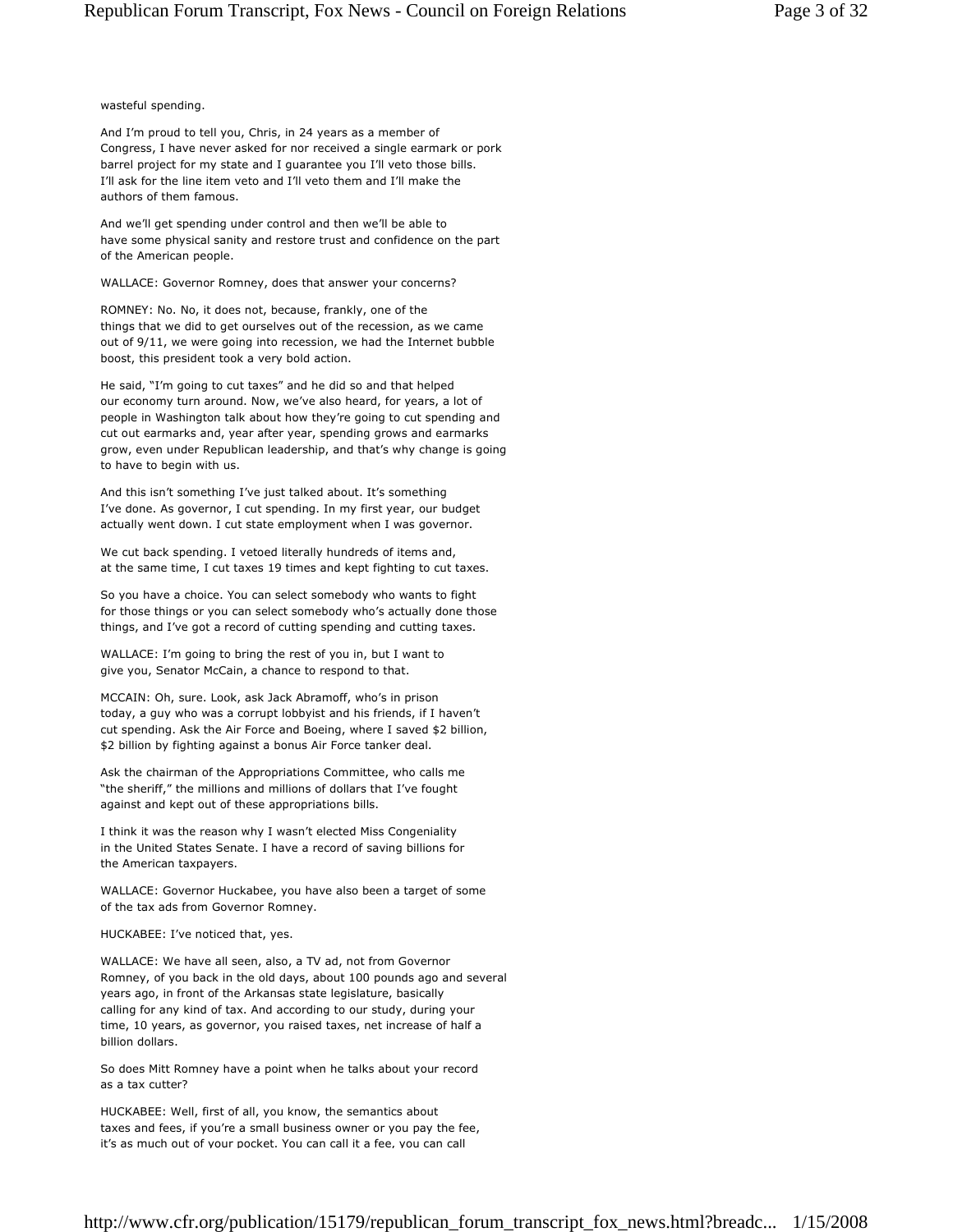it a tax, it's still money the government's taking from you. It's the same thing.

Here's what I do know. I know that there had never been a broadbased tax cut in the 160-year history of my state, and I signed the first one. I know that I cut taxes 94 times and the taxes we cut helped families.

We eliminated the marriage penalty. We doubled the child tax care credit. We indexed the income tax for inflation. We created the property taxpayer bill of rights. We froze property taxes for seniors so they didn't lose their homes due to increases in property taxes.

When I became governor, from the time I left 10.5 years later, sales tax was up one penny and the income tax was the same. It's just a lot of people didn't have to pay it because we raised the threshold at which they did.

But here's something else we did. We took a \$200 million deficit and turned it into an \$850 million surplus. We improved our schools and paid teachers better, had some of the most significant test score results. It was based on a court case that I had inherited from two governors ago, Bill Clinton, Jim Guy Tucker, and, finally, it landed on my desk and we actually finally got it resolved.

We also rebuilt our road system. People want roads and the people in my state voted by an 80 percent margin to vote for those roads and to pay three cents a gallon for gasoline.

Government is supposed to work. It's not about the politics of saying I never raised a tax. It's about saying I made government work.

HUCKABEE: And the fact is there were specific issues that I've been attacked for, sometimes pretty brutally on some of these television spots, but I'm proud of the fact that I governed and lowered taxes, and did something that had never been done in my state, and did it against the headwinds of a Democratic legislature that had never done it in 160 years before.

WALLACE: Governor Romney?

ROMNEY: Well, facts are different things.

I think, Mike, you agreed that net-net, you raised taxes by half a billion dollars. Is that right?

HUCKABEE: You know, Mitt, let's talk about how stubborn the facts are. Answer the question.

HUCKABEE: The fees I think you raised were more like half a billion dollars, not \$240 million. You came into office…

ROMNEY: Mike, I asked you a question…

HUCKABEE: … with a deficit, and you left with one.

ROMNEY: You know, the let's — facts are stubborn things. Let's get the facts right, OK? I came in with a…

HUCKABEE: And you opposed those Bush tax cuts in 2002.

ROMNEY: You know, Mike, you make up facts faster than you talk, and that's saying something. So let's slow it down and let's get the facts correctly.

HUCKABEE: All right.

ROMNEY: I came in, there was a \$3 billion budget gap. Together with the legislature, we cut spending, we also raised fees, and we calculated how much money we raised in the fees.

It was \$240 million. We can show you the number. And at the end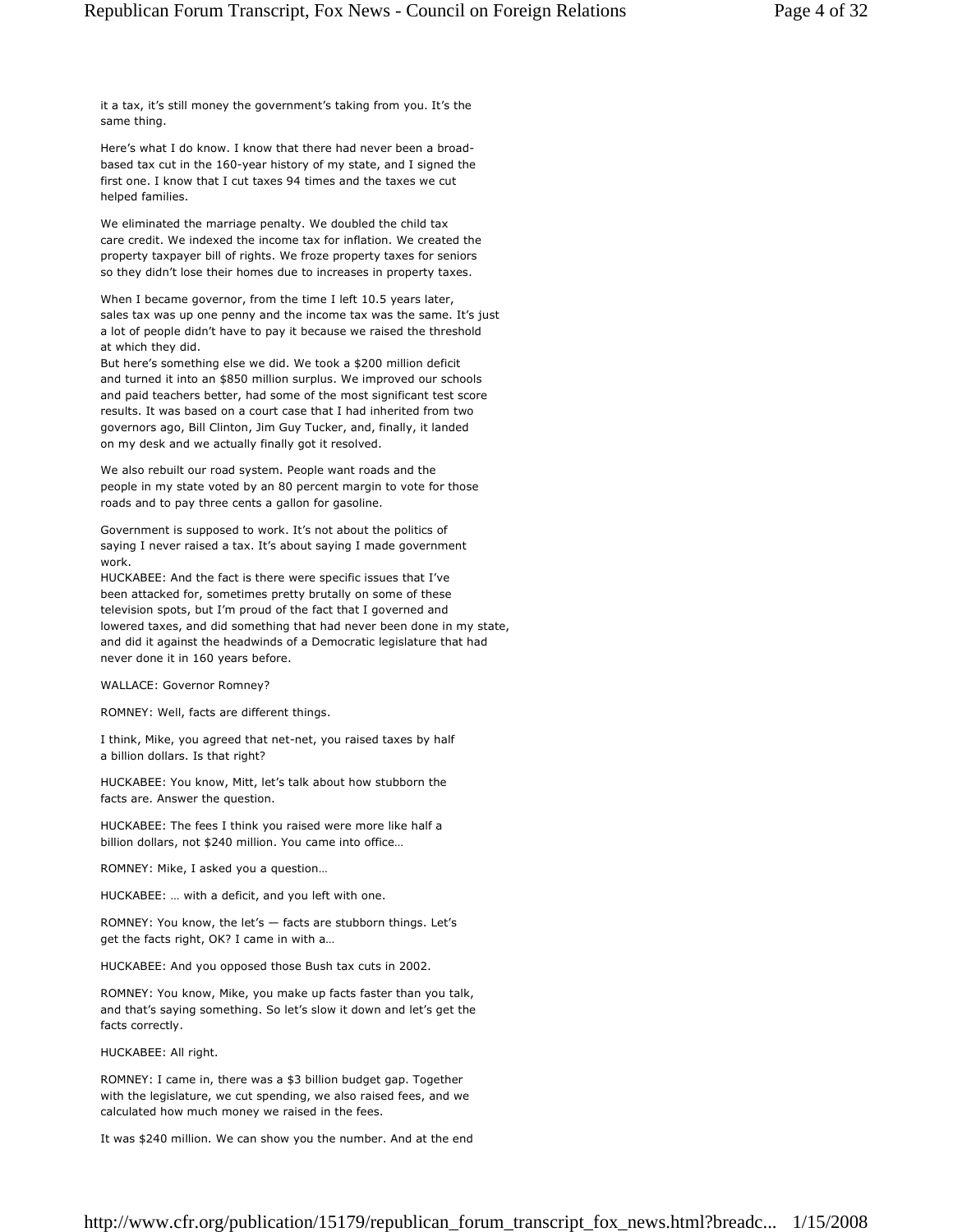of my first year, we had a surplus. Every single year I was in office I generated a surplus, and we put over a billion dollars in our rainy day fund.

Now, I asked you a question to begin with. And that was, netnet, did you raise taxes in your state by half a billion dollars? HUCKABEE: We raised jobs, we built our roads.

ROMNEY: You know, that's political speak.

HUCKABEE: You know, Mitt…

ROMNEY: The question is  $-$  you can avoid this issue by just saying…

HUCKABEE: … you spent tens of millions of dollars sayings all negative things about me. If someone raises a question, you say it's a personal attack. And facts are stubborn things, and you mentioned that. And did you support or oppose the 2002 Bush tax cuts?

ROMNEY: I have never opposed the Bush 2002 tax cuts. I supported them. The first comment I made about the Bush tax cuts was that I supported the Bush tax cuts.

I do not oppose them. I support them, always have.

Now let me go back to the question I've asked you that you refused to answer three times — did you raise taxes, net, in Arkansas by \$500 million?

HUCKABEE: By a court order that said we had to improve education. Maybe — maybe you don't have to obey the court in Massachusetts. I did in Arkansas. And you know something? Education is a good thing for kids, because kids…

ROMNEY: I agree.

HUCKABEE: … because kids like me wouldn't be sitting here if it weren't for…

WALLACE: Let me break in here.

And it just reminds me of Admiral Stockdale, who said, who am I and why am I here, Mayor Giuliani. So let me ask you a question.

You like to say that you cut taxes 23 times as mayor of New York, but in fact a number of those tax cuts were enacted over your opposition. There was a case in 1998 where you fought a city council for five months when they want today reduce a tax surcharge. And even before 9/11, you had left New York City with a \$3 –almost a \$3 billion deficit.

So have you exaggerated your record on taxes and spending?

GIULIANI: Not at all. I actually recommended 64 tax cuts and accomplished 23 of them. Eighteen of them were the ones I originally proposed, and the balance were ones that I accepted and comprised. So that makes up the 23.

Specifically — and you can go look - -I lowered the income tax rate by 24 percent from the day I got in until the day I got out. The 24 percent lower income tax was yielding 42 percent more revenues. So I just talk about supply side, I actually made it work. I lowered the hotel occupancy tax by 34 percent, and we were making \$200 million more on the lower tax than on the higher tax. I lowered the sales tax.

The overall tax burden on New Yorkers were reduced by 17 percent by the time I left office. It was the largest tax cut ever done in the history of the city, it was the largest tax cut done in government, anywhere, in the 1990s, including all city, all state, all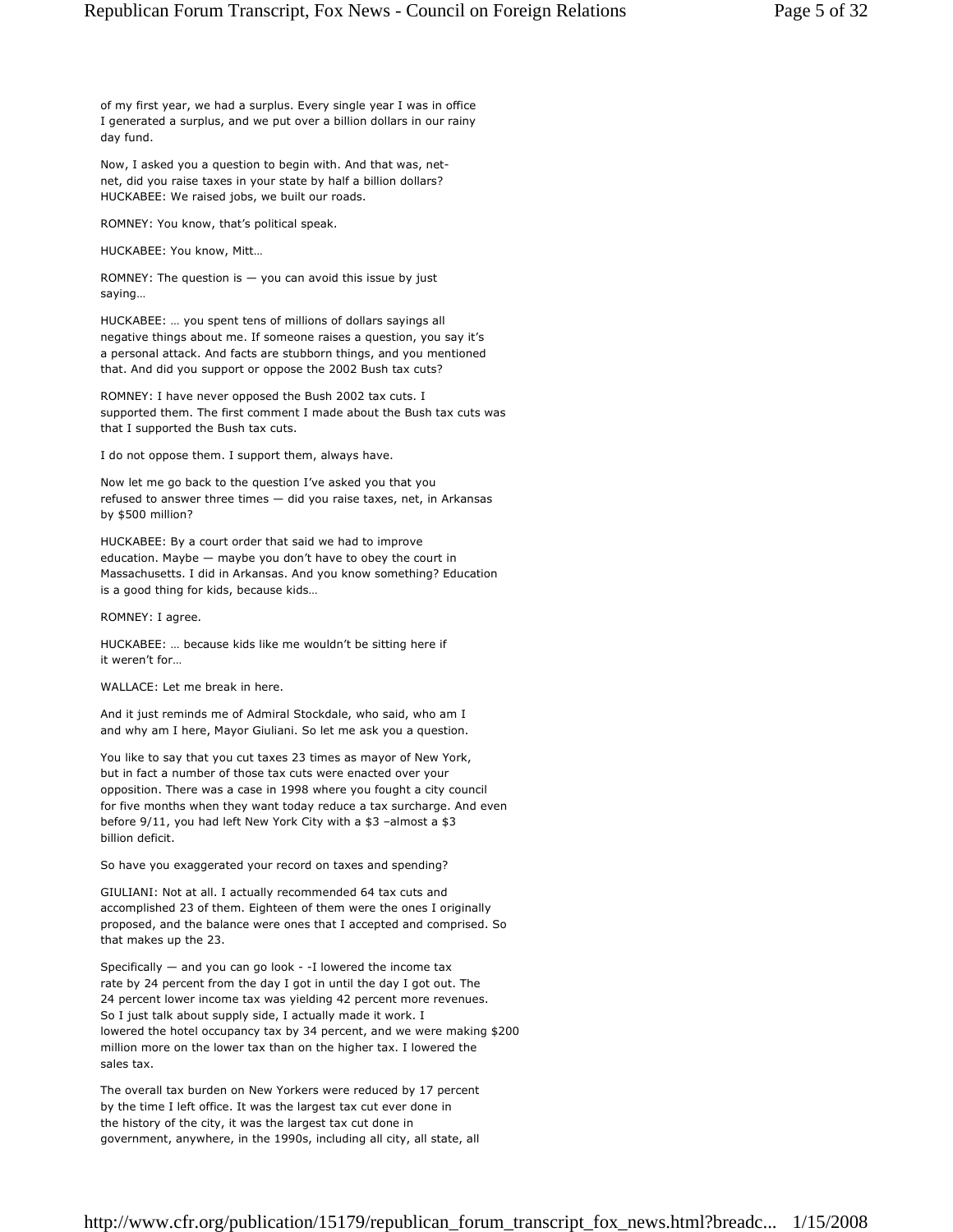at the federal level, because the federal level raised taxes during that period.

It led George Will to write a column saying that I ran the most conservative government in the United States over the last 50 to 60 years, mainly because of the aggressive tax-cutting that I did. And I am a supply sider.

I believe if you need more revenue, one of the first things you go look to is an anti-competitive tax. Right now, if we reduced the corporate tax, which is the second highest in the world, 35 percent, if we reduced it to 30 or to 25 percent, we would make more money. And the Bush tax cuts did the same thing.

The Bush tax cuts are now yielding the United States government more money than we were getting when we had the higher tax. So, everyone has their record to look to, we have all different pluses and minuses, but from the point of view of being a tax-cutter, I had the best record of anyone in government in the 1990s in cutting taxes.

WALLACE: Senator Thompson, you have unveiled a plan during this campaign that would extend the Bush tax cuts and the estate tax, repeal the alternative minimum tax and cut the corporate tax rate. WALLACE: The problem, according to some experts, is they say this would blow a hole in the deficit, and we'd reduce federal revenues by \$2.5 trillion over 10 years.

Now, when we talked about this on "FOX News Sunday," you say one of the ways that you would pay for it is by revamping Social Security and cutting benefits for Social Security.

Question: If the Democrats, as they almost certainly would, block that in Congress, isn't that whole plan pretty impractical?

THOMPSON: In the first place, I never said that I was cutting Social Security. What I suggested with regard to Social Security…

WALLACE: You're going to reduce the cost of living…

THOMPSON: Let me tell you what I propose. It takes a moment, and I have the only plan having to do with Social Security of anyone at the table, number one.

Everyone says it's a big problem; nobody puts anything on the table to do anything about it.

I've suggested that it's going bankrupt. I mean, the alternative with regard to Social Security is losing Social Security as we know it. So it's a plan to save Social Security.

It would do two things: allow people to set up an individual retirement account where the government would match their funds.

The average guy at the end of their working life would have a few hundred thousand dollars, and it would save government money in the process, if you did one other thing, and that is index initial retirement benefits to inflation, instead of to wages, as they are now.

We're promising future retirees something we can't possibly deliver. We're promising future retirees more benefits than what current and past retirees have gotten. My plan would not affect current retirees or those near retirement.

WALLACE: But this would reduce — forgive me, sir. This would reduce the cost of living increase from what they currently are, if you change the index.

THOMPSON: No, no, you've got it backwards. WALLACE: That would increase the cost of living?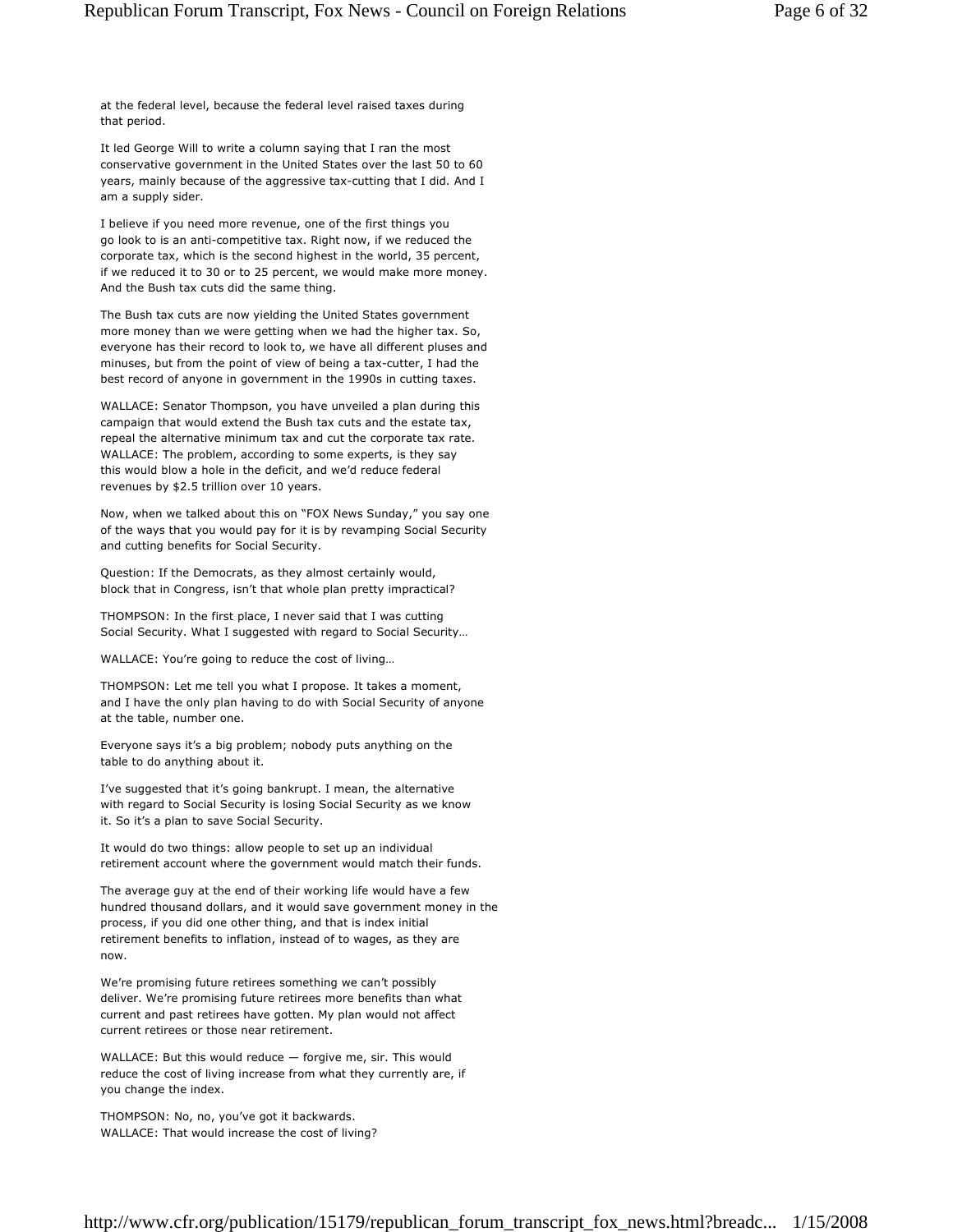THOMPSON: No, no, no, if you'll give me a moment. They currently index the wages. I'm suggesting they be indexed to inflation. You'd keep the cost of living increase, but you wouldn't increase it as much as what we're promising in the future. The increase would not be as much…

#### WALLACE: Exactly.

THOMPSON: … as what we're promising in the future, which we cannot deliver, number one. Ask any expert in town, and they'll tell you that. Nobody likes to talk about it, but that's the fact.

Now, what you would do at the end of the day is actuarially you would make the Social Security plan sound and you'd save about \$4.7 trillion over a period.

WALLACE: And what do you do when the Democrats say no?

THOMPSON: Well, what — you fight them. You take the case to the American people.

I think that a president's got to be willing to go over the heads of the Democrats and be able to look into the camera, tell the American people what the situation is, and suggest what we've got to do about it.

That's one of the things we're lacking in Washington, D.C., I think. Nobody has any credibility. Nobody can make the case, apparently, to the American people with regard to the things that we need to do. And that's one of them.

WALLACE: Anybody else here at the table want to support this? Still would be a cost of living increase, but reducing the increase in the cost of living. Anybody else want to do it?

THOMPSON: The initial benefit, the cost of living increase after you retire would increase just the way it always has.

ROMNEY: I think Fred raises, with a great deal of boldness, a very important topic, but I think reducing the initial benefit for retirees, even those of modest and moderate incomes, would be a big mistake. And I don't think that would be politically acceptable, and I think it would be wrong.

I think the idea, however, that Fred has described, which is having a different index for higher income individuals, is something which has some merit and which solves a big portion of the Social Security gap.

Added to that are personal accounts, which can have a higher rate of return than what people currently get by having government debt behind their Social Security…

#### WALLACE: I want to talk about one other…

ROMNEY: And, finally, of course, is adjusting the retirement age. Those three things combined can solve the problem of Social Security, but I don't agree that we should cut the initial benefit calculation for modest income Americans who rely on Social Security for their retirement.

WALLACE: I want to talk about one other…

THOMPSON: I'm suggesting they, of course, get the same thing that current retirees are getting. Let's make that clear.

MCCAIN: Could we just weigh in on this for just a…

WALLACE: Sure, go ahead.

MCCAIN: Yes, look, I admire Fred's courage. I admire a lot of people who have put forth proposals, especially the president of the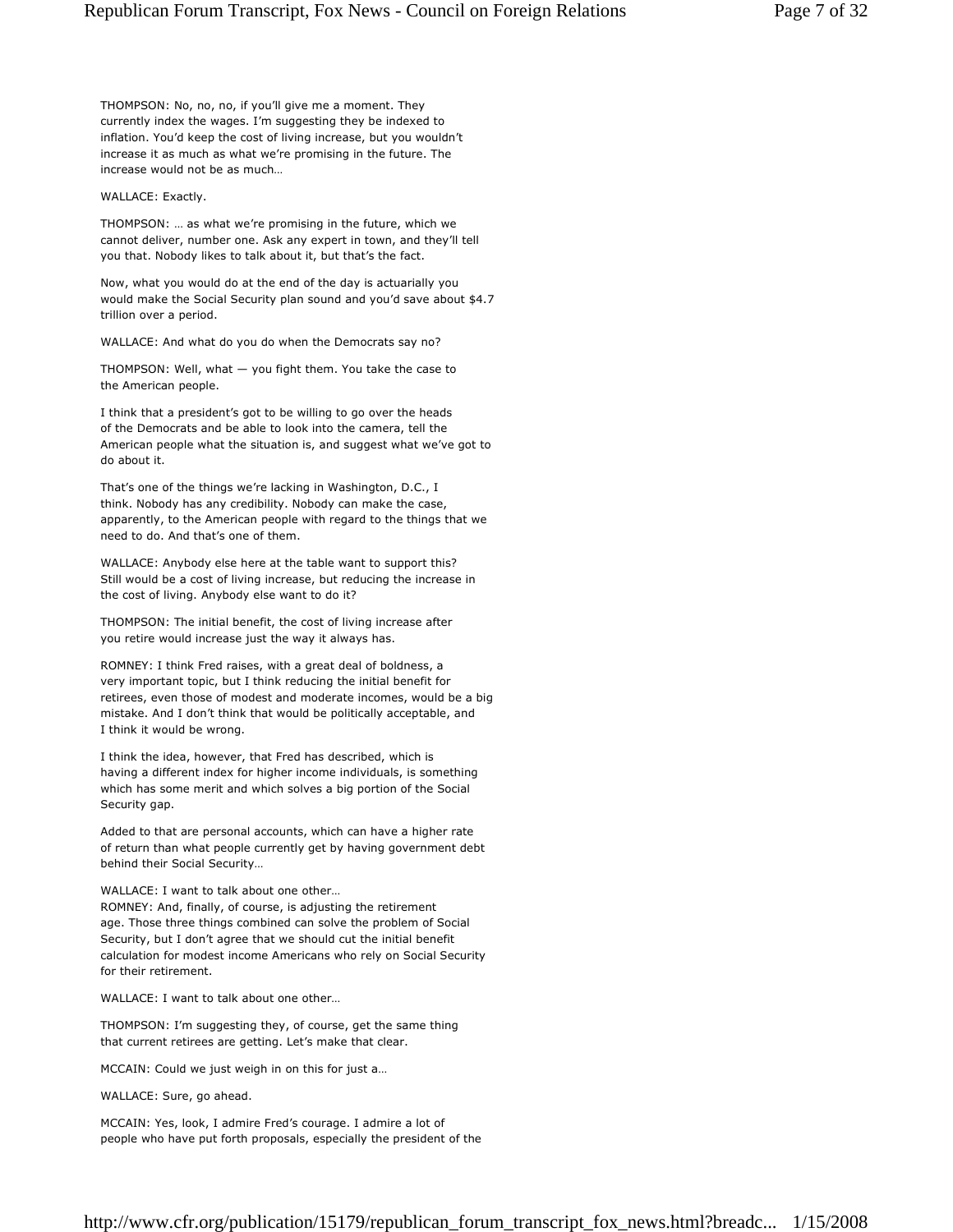## United States.

After he won re-election in 2004, he went out there and tried to tell the American people that this system is going broke, and I admire him for it.

Look, what we're going to have to do is what we did in 1983, when Ronald Reagan and Tip O'Neill, armed with a study by Alan Greenspan, stood in the Rose Garden together and said, "We're going to fix Social Security," and we did.

And it's been a long time since 1983. And it's time we sat down together, Republican and Democrat, and, as Fred said, tell the American people it's broken and it's got to be fixed, because we have that obligation to the next generation of young Americans.

That's our obligation to them. And for us to just sit there and have these young people paying into the system and not going to get anything out of it, obviously, is an abrogation of our responsibilities.

WALLACE: I want to pivot the subject somewhat to the whole issue of change and populism, which is becoming two big themes in this campaign. At least for the moment, change seems to be the watchword of this campaign.

And, Governor Huckabee, you are pushing a message of economic populism. Here's how you put it on the campaign trail recently. Let's watch.

## (BEGIN VIDEO CLIP)

HUCKABEE: The reason that our campaign is catching fire is because people would rather elect a president who reminds them of the guy they work with, not the guy that laid them off.

## (END VIDEO CLIP)

WALLACE: Now, Governor Huckabee, this was widely seen as you talking about Governor Romney. Does he remind you of someone who once laid you off?

HUCKABEE: He didn't lay me off. I plan to be president, so I hope he helps me get elected. This is not a reference to anybody. It's a reference to the spirit of this country. There's an issue in this country where a lot of people feel like that the folks elected in Washington don't have a clue about how much struggle is going on in the American family.

When people sit around their dinner tables at night, they feel the effect of \$3-a-gallon gasoline. They feel the effect of doubledigit inflation on their health care costs. They understand what it costs when college textbooks cost as much as the tuition. They understand that, and they're working two jobs and they're still not getting a great deal ahead from where they were the year before.

I get called a lot of things. I still believe that we shouldn't have an economic system that tries to make rich people poor. We just need one that tries to make poor people have an opportunity to get rich. And that can't happen when you have a government that becomes the greatest competitor with small business.

Eighty percent of all our jobs, Chris, comes from small business in this country, but the environment we've created, too much taxation, too much regulation, too much litigation, is a result in job migration. We lose jobs that go overseas that we ought to be keeping here.

If that's populism, then I'm guilty, because I think if you understand the struggle of a lot of American families, our party had better wake up to that. If we don't, we're going to lose, not just those families. We're going to lose what the Reagan revolution w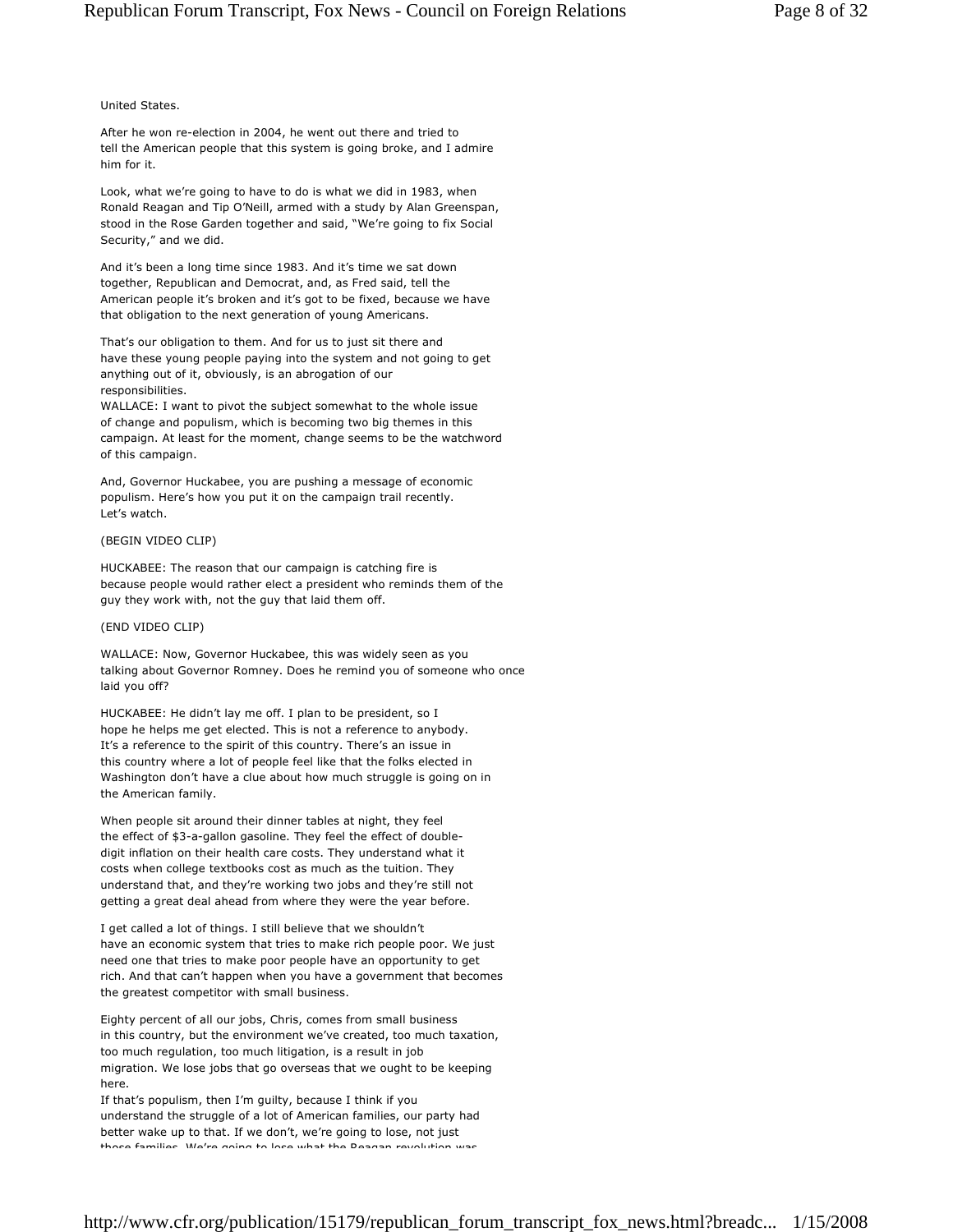about. It was about getting those working-class people to believe that the Republicans cared about them, had a message for them, would empower them and give them a chance to live the American dream.

WALLACE: Governor Romney, do you have a problem with any of that?

ROMNEY: Not with what he said. With what was on TV, yes, because you're not going to help the wage earner in America by attacking the wage payer in America. It's an old saying.

The truth of the matter is, it really is kind of offensive, I think, when I watch our Democrats, or anybody else, for that matter, attacking corporations that are creating jobs. I've spent 30 years in the private sector. I spent my time learning how to build a small business. I built a small business and grew it. I helped go back and turn around a company that was in trouble.

I'm proud of the fact that some of the companies we invested in created a lot of jobs. I had some failures, too. I know what it's like to have to make a tough decision. I've seen businesses go under. But I can tell you, I've been in the economy, I've been there in the real world, and we need a president who knows how the economy works, knows why jobs come and go, understands what the competition from China really means and how to stand up to it.

We also need a president who knows how to shrink the federal government, and I know how to take out people that aren't needed and how to take out programs that aren't needed, and we need some of that in Washington.

HUCKABEE: Well, let me jump back in on that, because it sounds as if that I'm thinking that we ought to go after corporations. I'm the only person that says we ought to have no corporate tax, no personal income tax. We've got to get rid of taxes on dividends, capital gains and death. I really think our whole tax system…

THOMPSON: You're going to get rid of death?

HUCKABEE: I'd like to get rid of death. I'm talking about the death tax.

THOMPSON: We're together on that.

HUCKABEE: First, the death tax, then we'll get rid of death. In my previous profession, I dealt with getting rid of death, and now just the death tax.

THOMPSON: It didn't work very well.

HUCKABEE: What I want to make sure is that people understand that if we have a tax system that penalizes productivity, it's counterintuitive to a good economic system. And, with all due respect, I think we've got to recognize that we have people who are in trouble today because sometimes folks who get into the capacity to buy up a company, they dissolve it, they split it up, people lose their jobs. And, when that happens, then they lose jobs, jobs go elsewhere, and then people who have taken those things can take their money, shelter it at maybe 15 percent income, not the 35 percent that the self-employed people in this country pay, or they can hide it away in a Cayman Island offshore bank account and pay no tax on it.

The average American is going to resent the fact that there is not a level of equity in the tax system. And, again, I don't want to tax rich people and make them poor. I want to give them every opportunity to be even richer.

WALLACE: Let me bring in Mayor Giuliani here, because like it or not, one of the big ideas of this campaign, one of the original ideas that has been offered, is Government Huckabee with his fair tax,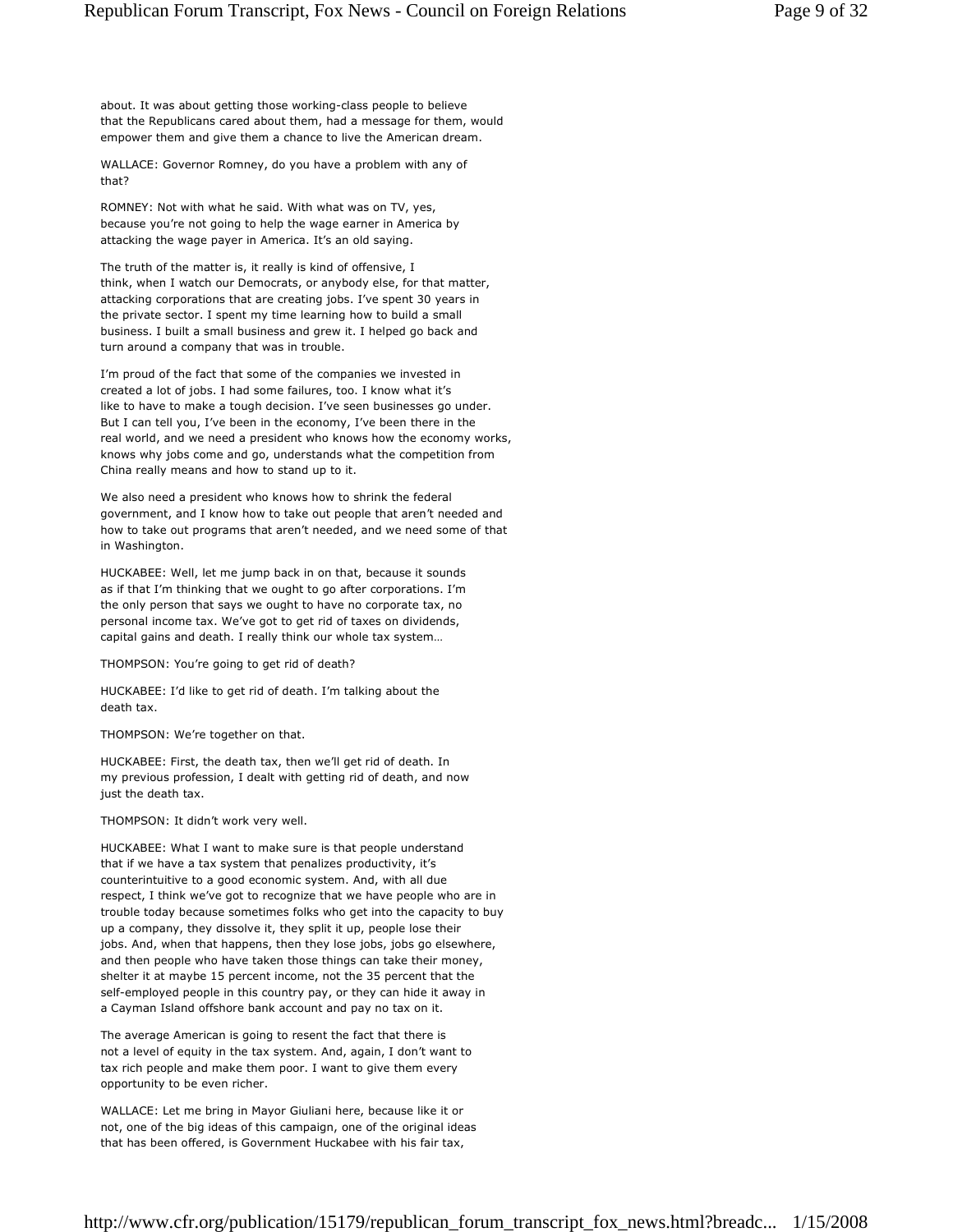consumption tax, do away with the IRS, do away with the income tax.

Mayor, good idea or bad idea?

GIULIANI: Well, actually, what I wanted to do is say to you that I've probably had the most experience of anyone at this table at helping to bring people out of poverty.

GIULIANI: I took over a city that had 1.1 million people on welfare. I left behind a city with 670,000 fewer people on welfare. I took over a city that had 10.5 percent unemployment. I left behind a city with less than five percent unemployment and I instituted a work fair program.

As Republicans, we don't do well, including me, all of us. We do not explain to the poor that our programs, our policies are the ladders out of poverty, that they are being denied, by a lot of the Democratic programs, a good job, a good education, the work ethic.

So what I did with welfare immediately upon coming into office is I tied welfare to work for anybody who can work. It was called work fair. It was very controversial. People were very angry at me. The ACLU, I think, sued me, I don't remember. They sued me a lot. I can't remember all the times they sued me.

But I stood up and we fought the battle and we ended up with 670,000 fewer people on welfare, hundreds of thousands of people on welfare working, by allowing the basic principles that work in America of work, good education operate in the lives of poor people.

And as Republicans, we need to go into the neighborhoods where there's poverty and explain how our programs work. I would go into the neighborhoods where I was being castigated for work fair and I would say to them, "I'm doing work fair because I love you more. I care about you more. I care about you more than just being a statistic. I believe that if I can get you a job, I will keep you out of poverty and I will keep you with the dignity to be able to take care of your family."

WALLACE: Senator Thompson, as we said, you have a tax plan. Mike Huckabee has a tax plan.

What do you think of his fair tax?

THOMPSON: Well, I like certain elements of it. I like the fact that it's moving toward reform and it's simplified.

I'm a little bit concerned that we would wind up with a consumption type tax and an income tax later on. You'd have to have a constitutional amendment to make sure that that did not happen, and that's unlikely.

I think that we ought to move toward a flatter tax. That's why I proposed a move in the right direction toward reform, something that can actually get passed, unlike a lot of the things that we wish would happen that never will.

I think that a person ought to be able to fill out their taxes the way that they traditionally do, if they want to, or have an alternative along the lines of the House Republican plan that's been tested and it's revenue neutral that would say basically this: if you have an income of \$100,000 or less as a couple, \$50,000 as an individual, you're at a 10 percent bracket and if you have over that, you're at a 25 percent bracket, and that's it. And you get a personal deduction, but that's it, and you could have your choice.

Now, that would be a major move. I think we would see a lot of people move toward that and it would be a major step toward substantial tax reform, which, of course, is necessary.

I mean, we've got a 66,000-page monstrosity now that makes us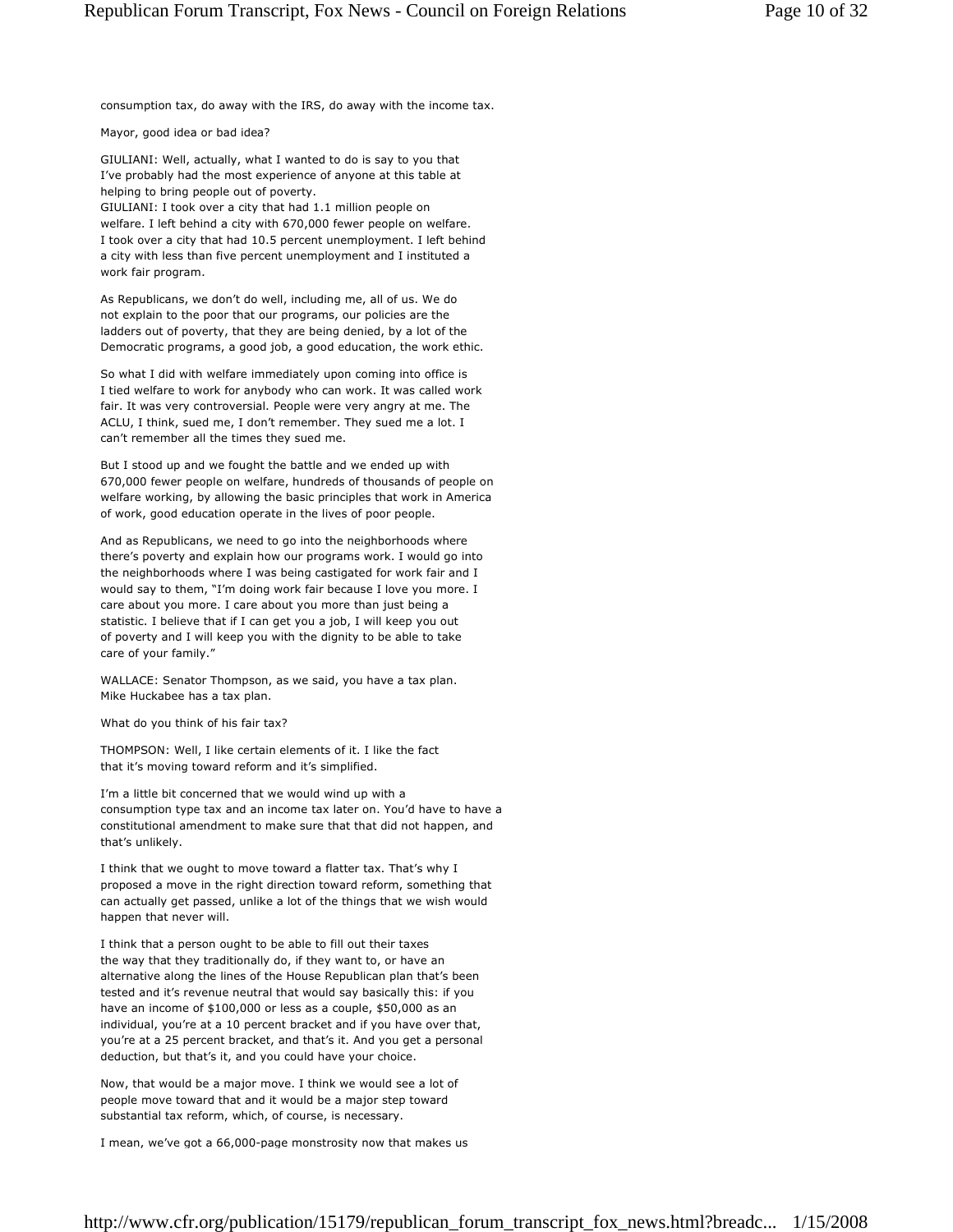very competitive. It's the most complicated in the world. And as Rudy says, he's apparently read my plan, put out a couple of months ago, about the corporate tax rate, makes it very…

WALLACE: Gentlemen, I want to move back to this whole issue of change, which is where we started this section.

Senator McCain, Governor Romney says that he's an outsider who can shake things up and that you have been in Washington forever and that you've had your chance.

Who is better prepared to change Washington, you or Governor Romney?

MCCAIN: I know that I have been an agent of change. I'm proud to have been one of those who played a key role in bringing about one of the most important changes in recent years and that was the change in strategy from a failing strategy in Iraq pursued by Secretary Rumsfeld, which was needlessly causing the sacrifice of our most precious American treasure.

And I and several others fought for this change in strategy, said we had no confidence in the then secretary of defense, Secretary Rumsfeld, and this change has had enormous benefit to America, to our security and to our future.

And I am convinced, when you saw today an American Al Qaida who is dedicated to the destruction of the United States of America, when you saw Osama Bin Laden in the last two weeks with messages, one of them directly to the Sunni in Baghdad and Anbar Province, to tell them to turn against the Americans, I believe that  $-$  I know that strategy is working.

I know it's the greatest change — I don't know of a better change than saving American lives and, of course, I've been an agent of other change. Some people don't agree with campaign finance reform. That was a change. Some people don't agree with the line item veto when we passed. That was a change.

I have been an agent of change in Washington. I know how the system works.

MCCAIN: I know how to nail down the people that want to charge the American people \$2 billion extra for an Air Force tanker.

And I know how to bring about change, and I know how to go after them. And I've done that.

But I'm very proud  $-$  I'm very proud of the change in Iraq that has saved young Americans' lives. And I can't imagine and I can't be prouder of being that kind of an agent of change.

WALLACE: Governor Romney, you and I sat at that desk this morning, and you said to me, yes, John McCain is a reformer, but in his decades he's been an ineffective reformer. That was your word.

ROMNEY: No, I guess I'd amend that slightly. He's been an agent of change. He's worked hard to bring change in certain areas, and he's done so.

But Washington is fundamentally broken. And one of the reasons I'm running for president is that I believe that my lifetime of work in the private sector, and in the voluntary sector, and as a governor has taught me how to bring about fundamental change.

And Washington needs fundamental, top-to-bottom change. We're not going to have somebody inside Washington turn Washington inside out, just not going to happen.

We're going to have to change our spending habits and our taxing habits. We're going to have to finally find a way to get ourselves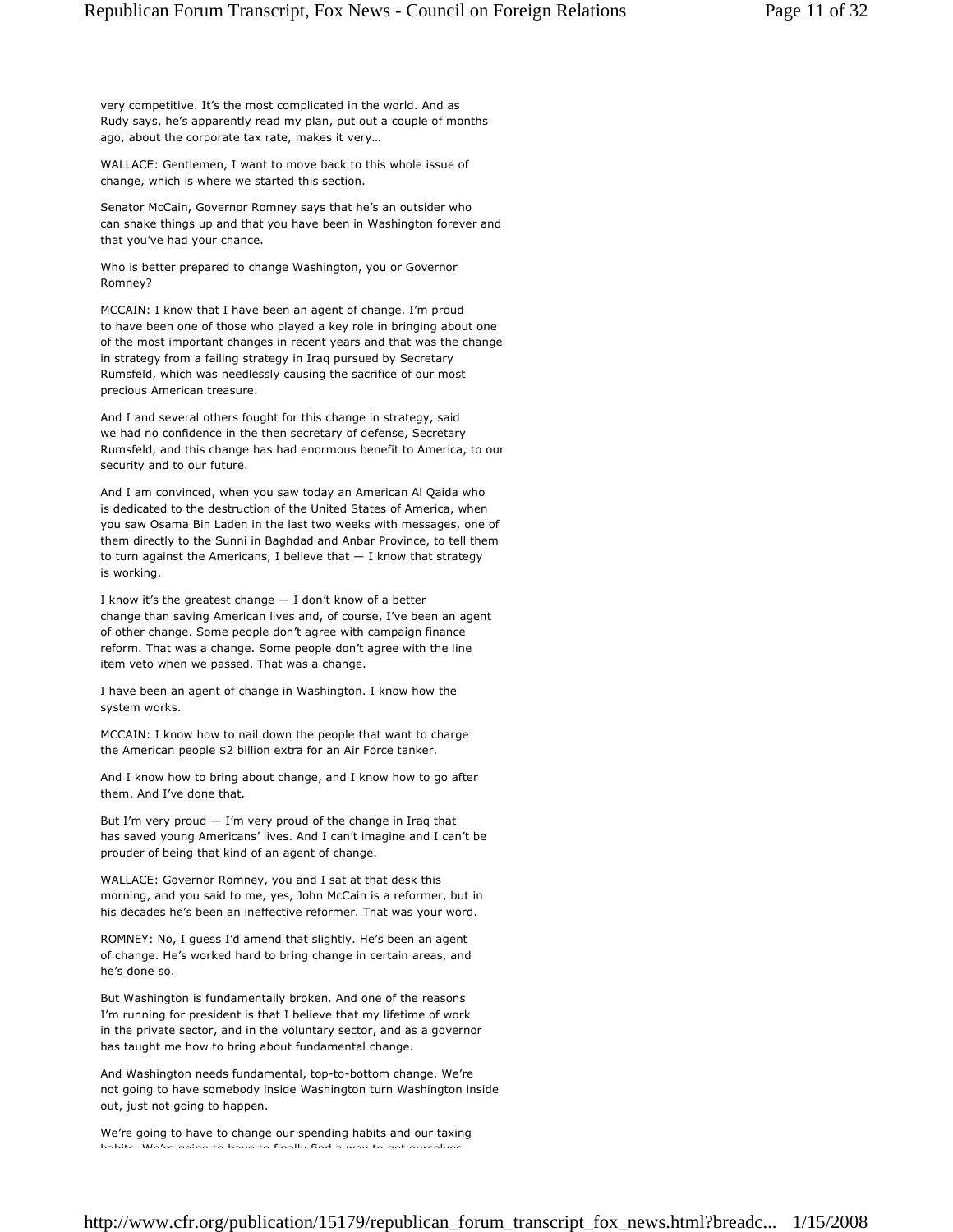energy independent and energy secure.

We're going to have to fix education in this country. We need to get health care for all of our citizens, free-market health care, not government health care.

We've been talking about these things for decades and decades. And yet, somehow, just sending the same people to Washington, but in different chairs, is not going to result in a different outcome.

And that's why when people of this country have looked at the change that we need in Washington, they say, "Let's bring someone in from the outside and make that change." And I think it has to be somebody who's had executive leadership, who's brought change.

Mayor Giuliani talked about what he brought into New York. And I mean — I'm sure you were thinking about you. And there's a very dramatic difference between talking about change and getting together in the cloakroom and working on a deal with other senators and actually having led an organization, with executive leadership skill, helping turn around a business, or turned around the Olympics, or turned around a state.

And that is something which I think America is crying for. They want to see change in Washington. And you saw it on the Democratic Party with their caucus out in Iowa. You saw it in our party with Governor Huckabee and myself leading the field among people who were long-term experienced senators.

The answer is they want someone from the outside to deal with health care, with education, to get taxes down, to get us energy independent, somebody who knows how to deal with China economically so that we can make sure we don't lose our jobs to China.

It's time for a dramatic and fundamental change in leadership in Washington.

WALLACE: This is the conversation that you, Governor Romney, and you, Senator McCain, have been having at long distance. You're right next to each other.

Senator McCain, how do you respond to that argument?

MCCAIN: All I can say is that I also had experience in leadership, not in management. I led the largest squadron in the United States Navy, not for profit, but for patriotism. I'm proud of that record of leadership.

And I also have the broad-based experience, and knowledge, and background to make decisions over the major national security challenges that have faced this nation over the last 20 years. I've been involved in literally every one of them.

And I had the foresight to know what needs to be done in Iraq. I was involved in every one of these other issues.

So the American people want change. I know that I can do the things and have done the things they wanted done.

But they also want America secure. And I've spent my life in defending this nation and making it secure. And I know how that has to be done, and I know how to meet the transcendent challenge of the 21st century.

We're in two wars. And we're in a struggle against radical Islamic extremism. We've seen the manifestations of that today. That young man that tore up his passport, some day he's going to wish that he had never done that.

And Osama bin Laden, I know how to get him, and I will get him. And that's the kind of experience and leadership and the change that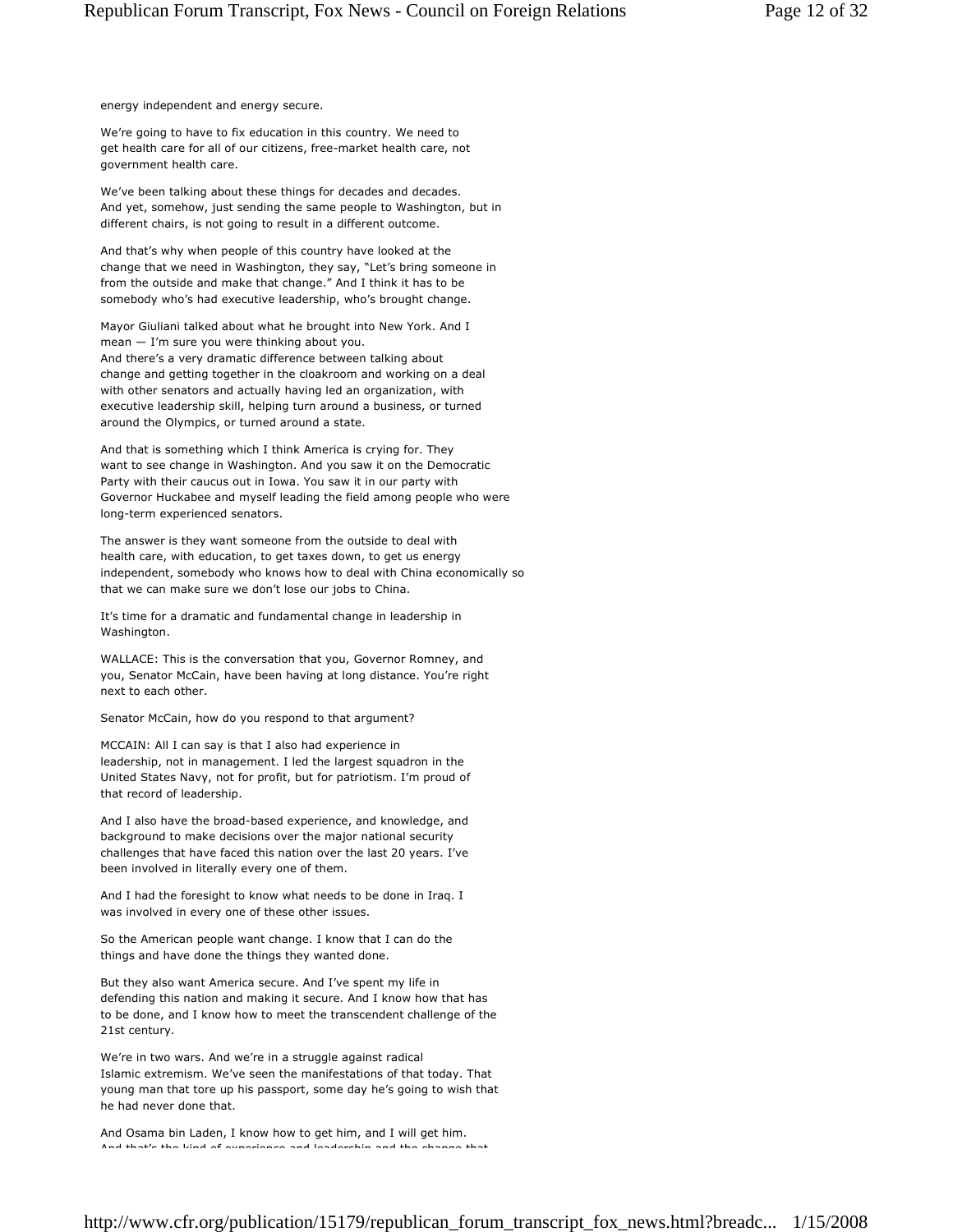the American people also want…

WALLACE: I want to pick up on that…

MCCAIN: Is my green light still on?

(CROSSTALK)

WALLACE: Well, national security is going to be the big issue in the next segment, but I want to give Mayor Giuliani a chance to get the last word in, well, the two of you to get the last word.

Go ahead.

THOMPSON: Well, you know, we're all talking about change now. We had some folks vote in Iowa. Then everybody came out of there now talking about change.

Change has been a part of every election since the dawn of elections, if you weren't an incumbent.

I think that what is more important is leadership. And what's more important, as a part of leadership, is telling the American people the truth and having the courage to do that.

Telling the American people — for example, we were talking about Social Security, something everybody knows, but nobody wants to talk about, that the war is going to be protracted, probably, it's going to take some time and more resources than we've been devoting as a percentage of our economy, that we're not going to be energy independent in a few years.

It's going to take a longer time. We're going to have to move that big battleship as much as we can in as short period of time as we can, but it's not around the corner, that we're spending our next generation's money, and we're bankrupting them, in many respects, as far as our entitlement programs are concerned.

Those are truths. We're going to have to go to the American people and say, "Here's the deal. Here's what we need to do. Let's do what generations have done in times past: Come together. Do the right thing."

That's the change that we need. I wish we could change to that.

WALLACE: Mayor Giuliani, you get the final minute.

GIULIANI: It depends on how you're going to change. You can have change for good, change for bad.

Barack Obama, Hillary Clinton, John Edwards, when they talk about change, they're talking about raising taxes. And if you think that's a good change, well, that's the direction you want to go in. I think the good change is lowering taxes.

If the Democrats want to pull out of Iraq, without, I believe, really evaluating the consequences of that and what that might mean, in terms of the overall Islamic terrorist war against us.

So change, it's really a question of: What direction are you going to change the country in? Are you going to make us stronger?

THOMPSON: Are you going to make us  $-$  put us in a position where we're on offense against Islamic terrorism?

So, change is a slogan. And the examination has to be, is a change for good or is it change for bad.

WALLACE: Gentlemen, we have to take a break here, but we will continue the Republican presidential forum on Fox News Channel and Fox News Radio right after these messages.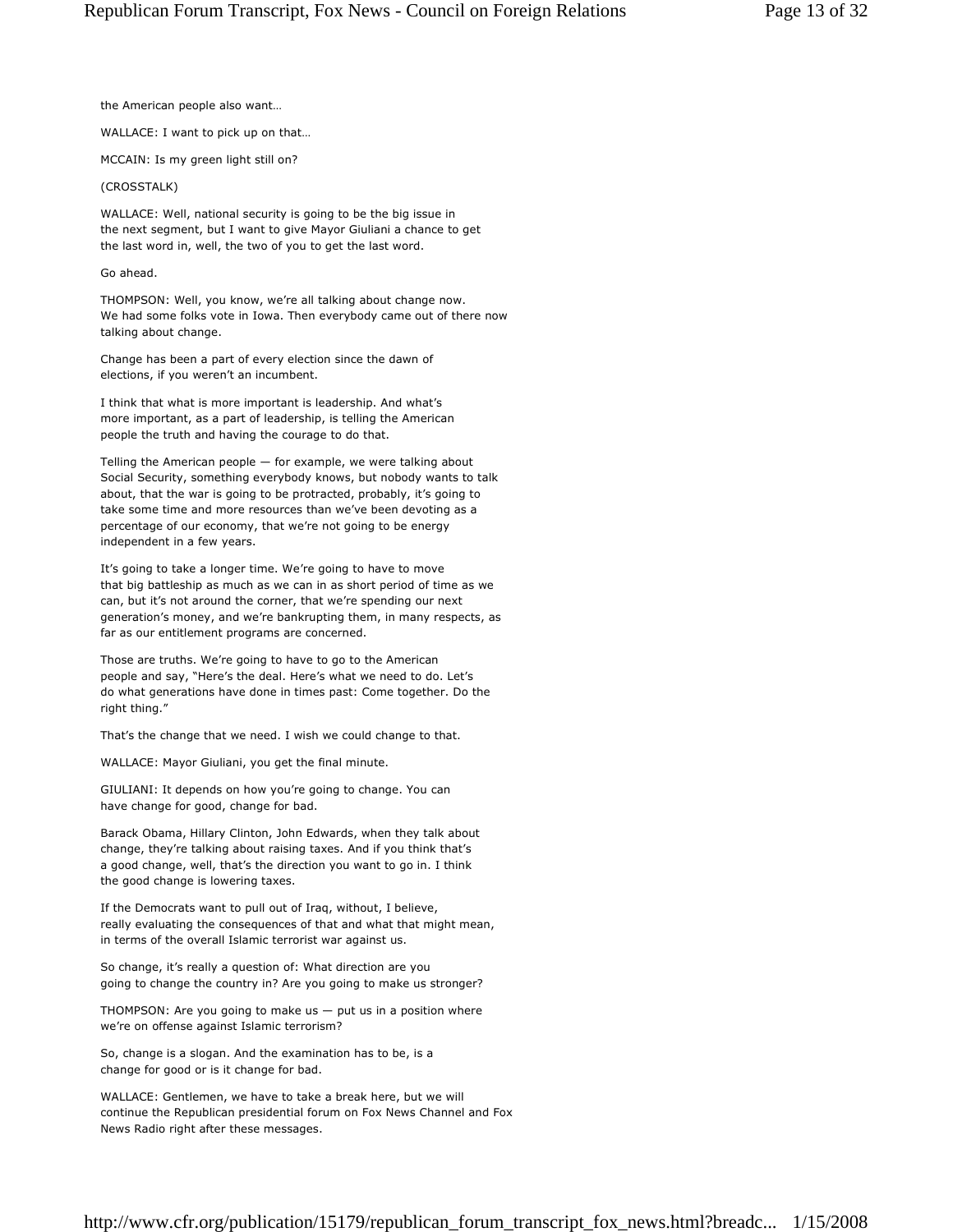# (COMMERCIAL BREAK)

WALLACE: And we are back now on Fox on the campus of Saint Anselm College outside Manchester, New Hampshire, with the five leading Republican presidential candidates. And we resume our special candidates forum.

Gentlemen, let's turn to national security.

Governor Romney, you made a statement about foreign policy experience that raised some eyebrows and led John McCain, that mildmannered man, to actually launch his own attack ad.

Let's take a listen to what you actually said.

(BEGIN VIDEO CLIP)

NARRATOR: McCain opposes repeal of the death tax and voted against the Bush…

ROMNEY: … State Department and pick out somebody who's been at the Pakistan desk.

ROMNEY: But if you want a leader and a person who's led in critical times and in critical ways, I think I fit the bill.

(END VIDEO CLIP)

WALLACE: We had a little bit of a mix-up there, but you know what you said. You say that we elect a leader, not an expert. But in these very dangerous times, don't we need somebody who has lived these issues and knows all the key players?

ROMNEY: That's been an argument and a position that's been raised over the decades in this country where senators have faced governors, running for president, and senators have said, look, I've been there, I know this issue, we've been inside one side, down the other. And governors have stood up and said, I've got the experience, the executive leadership experience, that we need in critical times.

And the American people, time after time, have said, I'm going to elect a governor as president. And they've said that because they recognize that it's very difficult to determine what the major issues are going to be during a president's eight years. New things are going to pop up.

The economy may get in trouble, there may be a tsunami. We may have a flare-up in some part of the world we hadn't anticipated. And what they're looking for is a president, not a general or an expert in a particular area, but instead a president who has judgment, wisdom, the ability to make difficult decisions, has the temperament to make those kind of decisions, the calm under fire, the willingness to reach out to other people, listen to ideas, exchange views, establish on a deliberative basis, if you have the time, the information that you need to make the right decision.

So the people of America, time after time, have made the choice to select a leader, a person with executive leadership, and I think that's what the American public ought to do today. I think that instead of saying, oh, let's find who has the most expertise in a particular area that may be critical right now, let's instead determine who's the person that brings the qualities of leadership that are so essential in such a troubled time.

And we have a lot of challenges. We're facing an economic challenge from China unlike anything we've ever known before, and India. We're facing schools that are failing, health care that is leaving 47 million people behind, taxes which are rising and rising out of control, energy costs. Here in New Hampshire, you've got energy costs going up and up and up. Illegal immigration — I was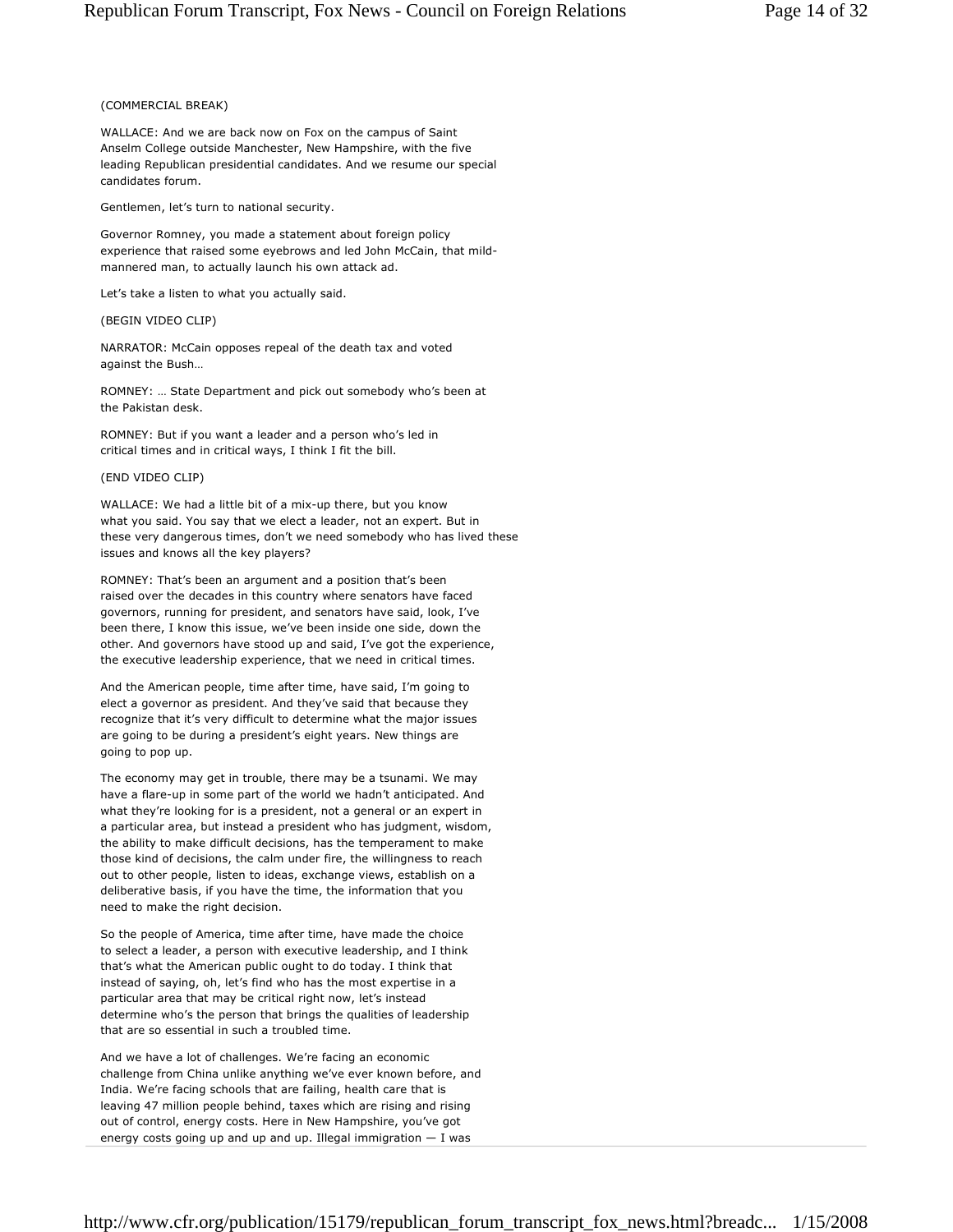surprised today to hear that the Clintons endorsed Senator McCain's immigration plan.

We've got problems, and it's time to have a president, in my view, and it's always time to have a president whose skill and expertise is in being an executive leader.

WALLACE: Senator McCain, you have a minute to rebut. You made the ad targeting Governor Romney's comments. What's he missing?

MCCAIN: Well, first of all, could I comment, maybe we haven't always gotten the best result from those, quote, "governors," depending on which one you look at.

Second of all, then-Governor Reagan fought communism for 30 years. He traveled over 60 countries in the world. He had been a special envoy president, so he knew national security policy. And it's very clear to most observers that you need to have the knowledge and the background and particularly in this complex world and the complex challenges we face.

I know Musharraf. Pakistan was off the radar until these things happened. I know how to deal with Pakistan. I've been to Waziristan. I know these issue and I've been involved in them for the last 20 years.

I haven't always agreed with the administration. I opposed sending the Marines to Beirut.

It's important to know the players, know the issues and have the knowledge and background in order to address them, and I will leave that to the judgment of the American people as to whether they think that that is important in these very, very challenging times.

WALLACE: Senator McCain, you said the other day that Governor Romney was "looking at his shoes," quote-unquote, during the Iraq war debate. What does that mean?

MCCAIN: Well, it means that I never heard him criticize the Rumsfeld strategy. I did not hear him support the strategy that we are now employing, and in a previous debate he said it was apparently working, when it was clear, to those of us who know Iraq, those who know the situation on the ground, that it was working.

But, look, we'll have these differences and I hope that the American people will judge me on my merits and my experience and that's what I'm running for president on.

WALLACE: Governor Romney, a minute to respond?

ROMNEY: Absolutely. I was running a state at the time the war was being entered into, and so I was not commenting on Don Rumsfeld or upon the president's management of the war. I did go to Iraq and spent time there and said that I was encouraged by the success of creating a coalition government and by the vote that occurred. But I also indicated that it was apparent that there had been intelligence failures, and those intelligence failures did indeed lead to the fact that we were under-prepared and under-planned. There were some who said there would be dancing in the streets when we came into Baghdad, and there was, but for a short period of time.

ROMNEY: And our intelligence badly failed us in terms of understanding just how severe the crisis would be. We were understaffed by a dramatic amount.

And so I certainly was not looking at my shoes. I was running a state, and my responsibility was to do that well, and I think I did a pretty good job. My skill is in helping take on tough situations and be able to use judgment, decision-making skill and the ability to draw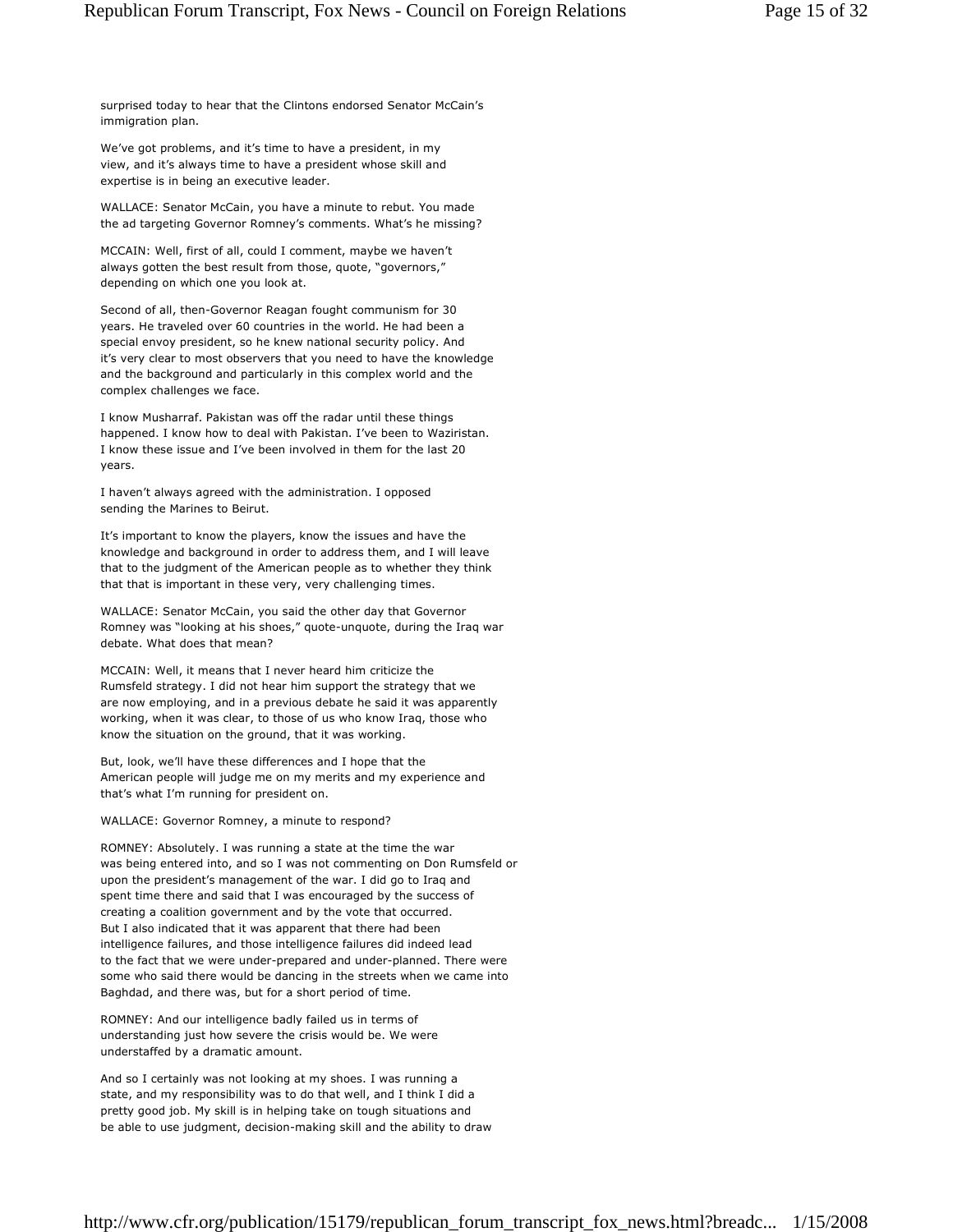on the wisdom of other people to make good decisions.

And there have been great governors, Ronald Reagan being one of them, who brought an unusual set of skills to confront the greatest, if you will, foreign policy challenge we faced during the last century, the last half of the last century. And I'm convinced that it does not take a United States senator to become the president of the United States. It takes instead a person, first and foremost, who has the skills of empathy, listening, temperament, judgment, wisdom and decision making capacity.

WALLACE: Governor Huckabee, you have criticized the Bush foreign policy for what you call its arrogant bunker mentality. You've said that we should shut down Guantanamo and ban waterboarding. You didn't know about the national intelligence estimate on Iran more than 24 hours after it was front page news. You didn't know that martial law was lifted in Pakistan two weeks after…

HUCKABEE: I did know that.

WALLACE: … after it was. You said that it's a question as to whether or not it should be continued when it fact it had been lifted 10 days before…

HUCKABEE: Continue…

WALLACE: Can you honestly — let me ask the question. You can get the minute to answer. Can you honestly say that you are ready to be commander-in-chief of this country?

HUCKABEE: Chris, I've been to 41 countries. I've been to Iraq, Afghanistan. I've been to Israel nine times. I've been to Syria, to Lebanon. I've been to Egypt. I've been all over Europe. I've been to Asia.

I've sat down with the heads of state, heads of multi-national countries. Governors lead trade missions. Governors deal with cultural exchanges, both here and abroad. As far as executive experience, I've got more than anyone running for president in terms of Democrat or Republican in running a government — 10.5 years of being a governor; three years as being a lieutenant governor.

And not only do I have the experience of doing it, but I have experience of getting re-elected several times in a state where people of my party aren't all that popular to start out with. So I must have done something right.

I was selected by my peers to be the chairman of the National Governors Association. They must have thought something that I was doing was right. And Time Magazine said that I govern my state in a way to be called one of the five best governors in the country.

I think my leadership skills are clear. I led my state, and in every single area we improved — education, health care, transportation, natural resources, job growth, cut taxes. Those are the areas that made life better for the people of my state.

WALLACE: But if I may get back to my original question: commander-in-chief. And people see a pattern of either not knowing things or getting things wrong.

HUCKABEE: I don't think it's a pattern. I think it's a matter of when you make lots of speeches, there are going to be times when you have more of a slip. But I don't have a slip of my judgment. I don't have a slip of my character. I don't have a slip of the truth. I know where I stand. I have moral clarity. I have convictions.

Those convictions are solid, and they're the same that I've had for all my life — that American ought to be the strongest nation on earth, that we ought to have the kind of military that nobody on this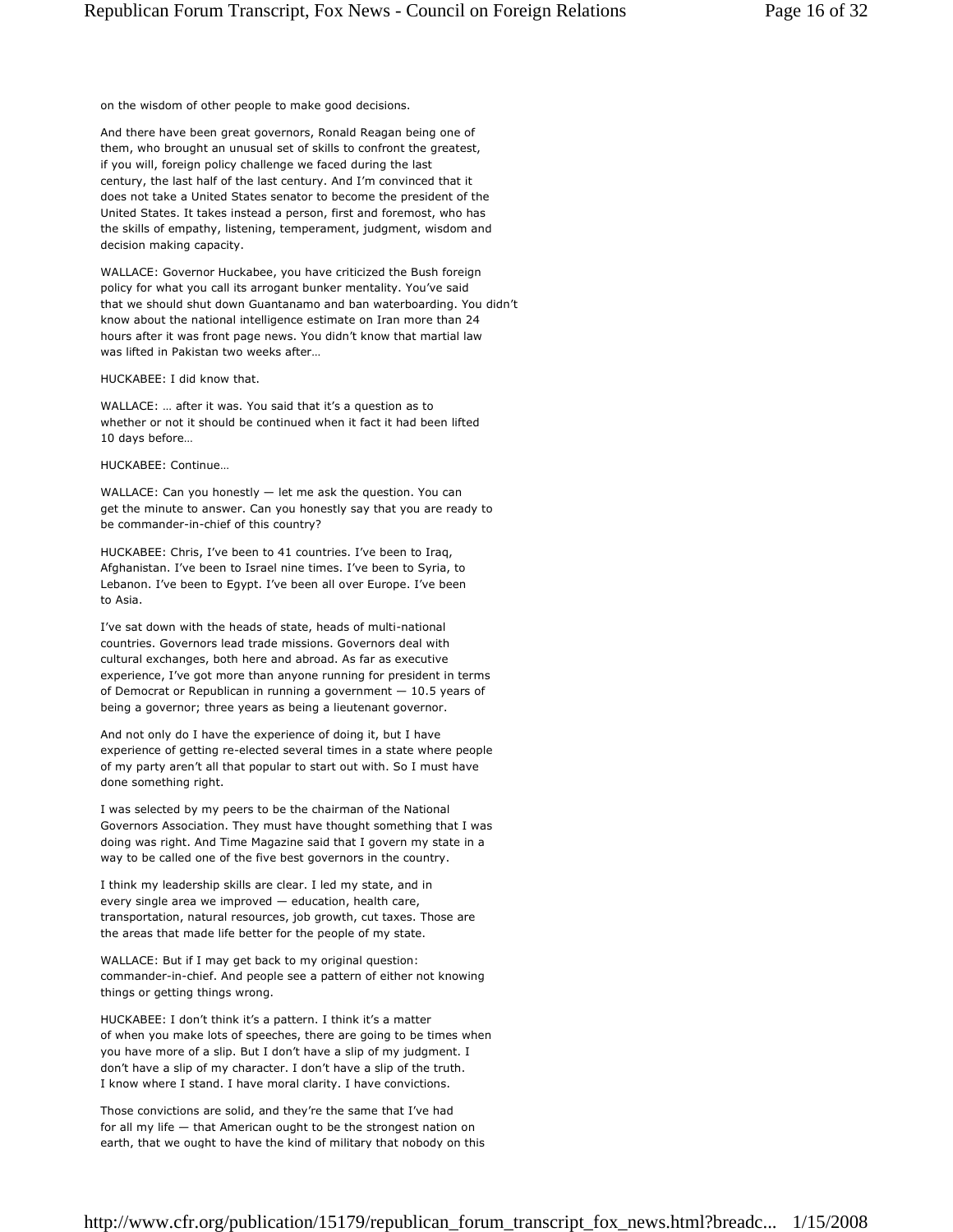planet wants to engage in a battle, knowing that if they do, they're going to face the most unbelievably irresistible military force that's ever been assembled, knowing also that if they do engage that force, we will use everything in our power — there will be no light footprint.

There will be heavy boots coming down on those would challenge us, and ultimately, if we have to engage — and God help us that we hopefully don't — but if we do, we won't have politicians who would interfere with the battlefield command decisions that have to be made by the people who have blood on their boots and medals on their chest.

And I'll be honest with you. Of the five of us sitting at this table, we all bring certain skills  $-$  every one of us. Some are going to be a little different than others. I don't even think it's fair to say that a senator can't be a good president. We've had senators who were.

I think governors make good presidents, because they have in essence run a microcosm of the federal government and every aspect of those agencies. So they understand what the issues are. But it's ultimately the American people making a decision not about what we know, but about what kind of character do we have that would come to the table and make tough decisions.

WALLACE: Let me bring in Mayor Giuliani. John McCain says – talk about a backhanded compliment — that you did a great job of running New York after 9/11, but that it has…

MCCAIN: Damn good job.

GIULIANI: OK. Thank you.

MCCAIN: Do say it again. It was very nice.

WALLACE: But it has very little to do with national security. And he also points out that you still have never visited Iraq.

WALLACE: He's sitting right over there. Explain…

GIULIANI: Sure. My — my being of mayor of New York City encompassed a lot more than just September 11, 2001.

For eight years, I had the safety and security of millions of people on my shoulders that I had to deal with, that I had to make decisions about. It's considered the second toughest job in the United States, and I had it under very difficult circumstances.

So, the first time being a crisis manager was not September 11, but of course, I am the only one here who actually has had to face an Islamic terrorist attack, right at the center of it, had to make decisions, had to make decisions immediately about how to deal with it. And it gives a pretty good indication that I have the leadership ability to handle whatever terrorists may be throwing at us in the future.

And also, with regard to foreign policy, I've negotiated with governments when I was in the Justice Department. I negotiated agreements on illegal immigration, I negotiated agreements on the movement of prisoners.

I worked on a task force on terrorism back in the Ford administration in the 1970s. Some of my knowledge of terrorism goes back almost to the very beginning of when it started.

In the Justice Department, I handled cases involving mostly organized crime and white collar crime, but also involving terrorism. I was in contact with governments all over the world in that regard.

I have also traveled 91 trips in the last six years, at 35 different countries. And when I had to take a stand for my country, I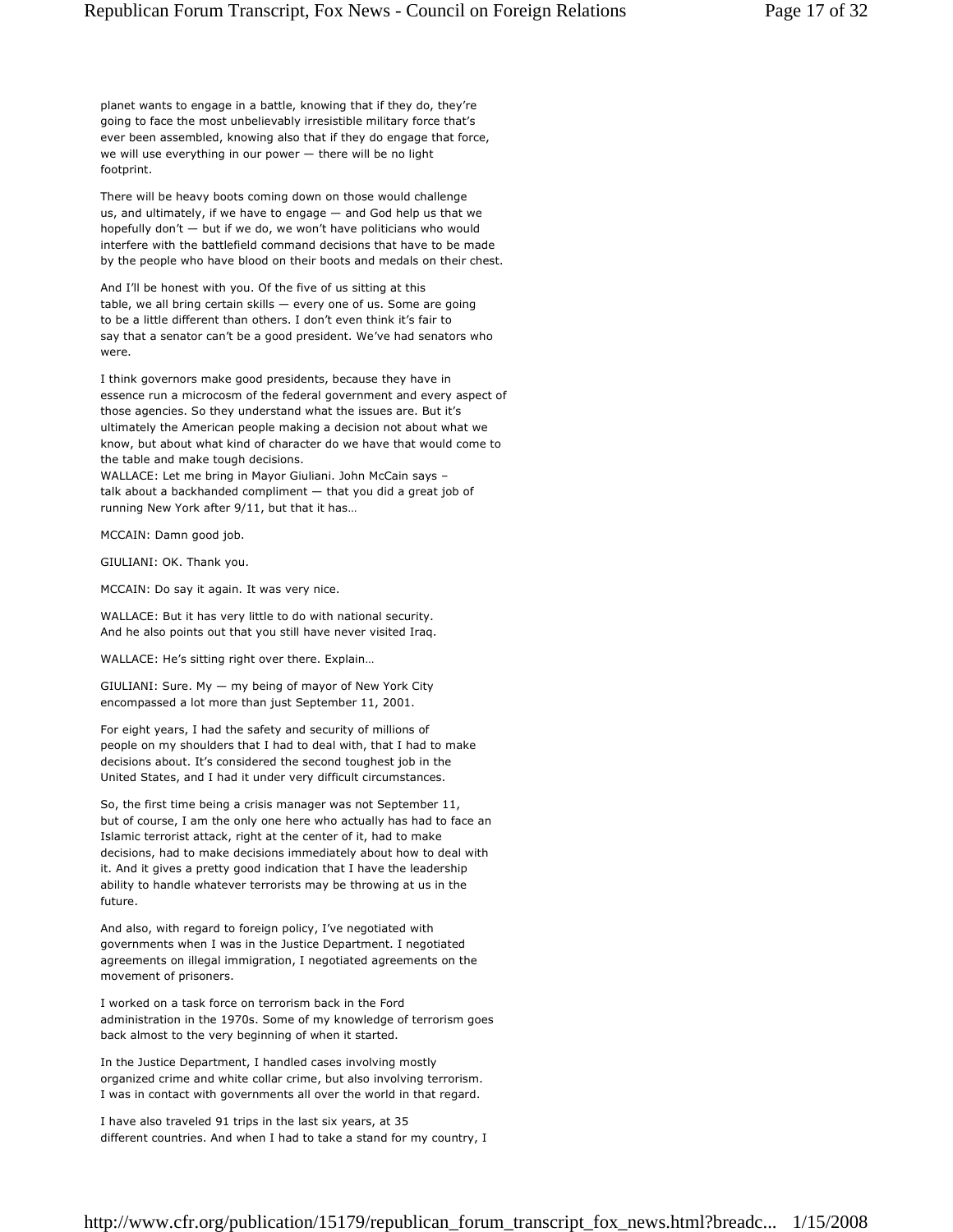knew how to take a stand for my country.

I kept Arafat out of the U.N. 50 celebration. I threw him out of the U.N. 50 celebration.

I kept Castro out of — I kept Castro out of that celebration. And when a Saudi prince handed me a \$10 million check and wanted me to use it as a criticism of American foreign policy, I handed that check back to him and told him what to do with it, because I understand the critical issues on which you have to stand up for your country.

And as the mayor of New York I have been involved in one way or another in just about every single foreign policy issue because it just happens to be part of the DNA of New York, that you're involved with the policy with the U.N. there.

WALLACE: Senator Thompson, there's kind of an interesting debate going on here, the question of foreign policy expertise which you and Senator McCain got in the Senate, versus management and executive expertise that the other three fellas have.

Where do you come down on this? I suspect you…

THOMPSON: Let me think about it.

# (LAUGHTER)

Well, it's kind of interesting. My friend Mitt thinks expertise is important in all areas except national security. And of course, it is more important nowadays than it's ever been before.

These are different times. We face different kinds of enemies, a more protracted conflict from radical Islam than a lot of people probably realize and any of us would hope was the case, but it is. And it's important that we understand the world we live in.

I'm not sure it has to do with a number of countries. I could add my countries to the list, and Pakistan of course and that part of the world and others. But  $-$  and I was on the Intelligence Committee, and I've met with our CIA officers in small soundproof rooms and faraway places, talking about what was going on in that particular country.

I was a Republican floor manager for the Homeland Security bill, which I like to think has helped somewhat us not have another 9/11. I was chairman of the Government Affairs Committee, which has proliferation jurisdiction, among a lot of other things.

# So I think it is valuable.

I disagree with my friend Mike here, not from missteps, which everyone can make, but when thinking of the first thing to say, or one of the main things to say with regard to our foreign policy, is that it's arrogant and he's concerned about the attitude of the rest of the world. Closing down Guantanamo because people will think better of us and bring those people apparently here which, would give them rights that they don't have there and become a part of our judicial system, and lifting the embargo on Castro, and things like that, I simply disagree in terms of a view of the world and the kind of world that we live in.

And finally, I'd say that on the issue of endorsement, I'm not sure what you're referring to about the Clintons, but wasn't it Ted Kennedy at your bill signing ceremony for your health care plan? Didn't he endorse that?

# (CROSSTALK)

THOMPSON: OK. I'll rest my case on health care.

WALLACE: I want to move on to another subject, but I want to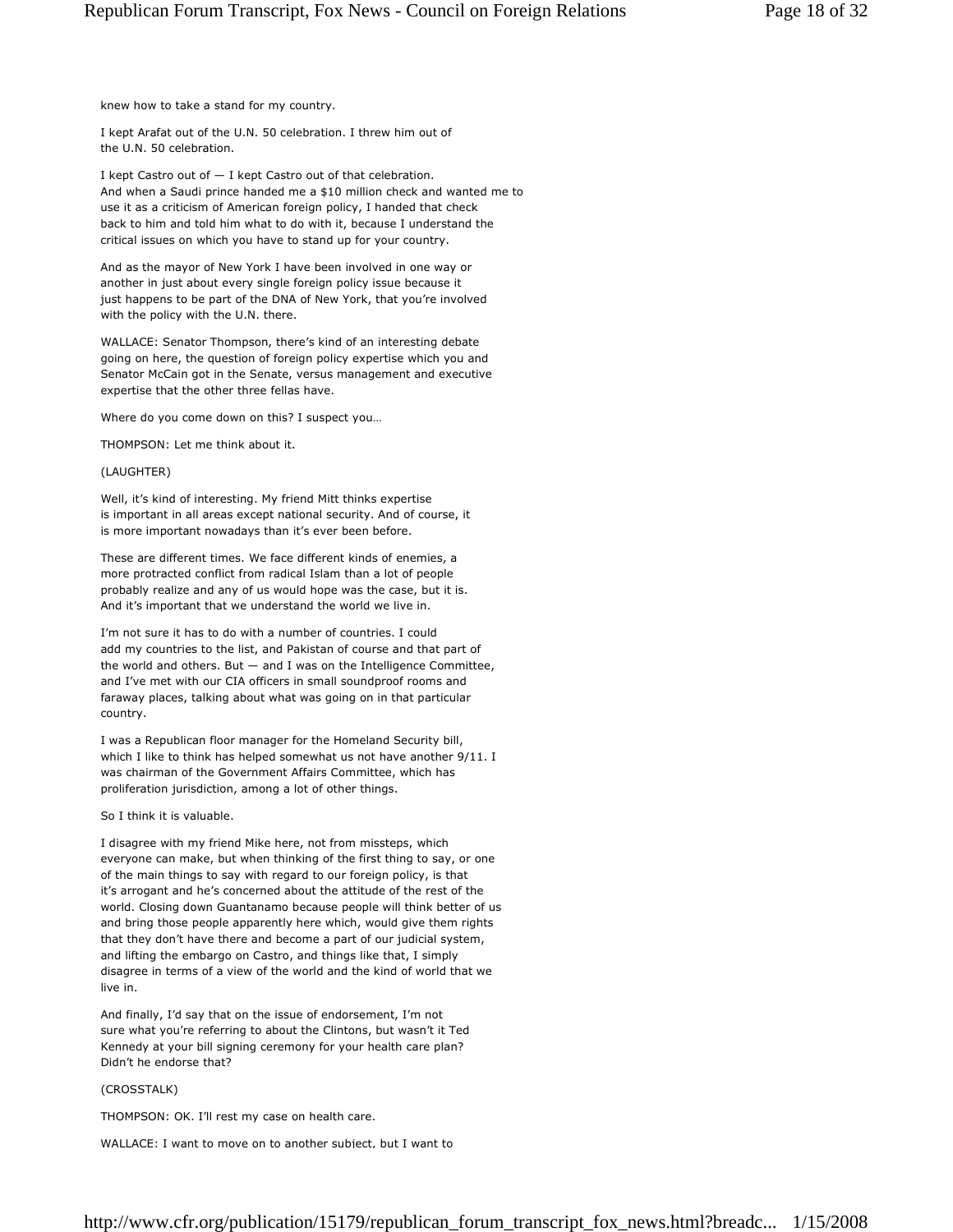give a couple of people time to clean up here.

You got a mention of you, Governor Huckabee. You start. One minute.

HUCKABEE: On the Guantanamo issue, I felt we should keep it open until the court case had come down indicating that there was no real substantive difference in whether they were in Guantanamo or Leavenworth. And I think that sort of changes the picture.

The fact is, I don't care what the rest of the world thinks. I care what America thinks. And it's become a divisive issue.

I went to Guantanamo, I visited it. Quite frankly, I visited every prison in my state. I know a little bit about the difference between what we operate and what we were operating at Guantanamo.

It wasn't that it wasn't too bad. The truth is, it was too darn good.

The conditions down there were amazingly hospitable. I thought a little bit too much for my taste, considering what these people had done.

HUCKABEE: So it's a matter of believing that we ought to have policy that brings this country together and not tears it apart. I don't think where we keep these people is as important as it is that we keep them and we don't let them go.

THOMPSON: They get certain rights if they come here. They could get habeas corpus rights, being physically here, that they wouldn't otherwise get if they were in Guantanamo.

HUCKABEE: The courts are in a case right now to decide whether or not that that's going to be held.

THOMPSON: As they are in Guantanamo. I mean, that's the assumption that they will be there.

HUCKABEE: But what I'm saying is if they're going to be the same…

THOMPSON: If they're going to be brought here…

HUCKABEE: … in Leavenworth as Guantanamo, it shouldn't matter where they are geographically.

THOMPSON: That's not the situation. It would be different if they were in Guantanamo — I mean, if they were in Leavenworth.

WALLACE: I want to move on to immigration, but, first, I want to give you, Senator McCain, a final minute.

And, also, before you  $-$  in the last segment, I thought I heard you say you know how to get Bin Laden. Is that true?

MCCAIN: Sure.

WALLACE: How?

MCCAIN: By giving us a human intelligence capability and by making it the top priority for all of the agencies of government and improving our intelligence capability dramatically, which is very badly needed right now.

But I want to  $-$  since you mentioned my name, about Senate versus governor. It's not an accident that I received the endorsement of four former secretaries of state, Henry Kissinger, George Shultz, Larry Eagleburger, and Al Haig.

It's not an accident that over 100 retired admirals and generals have endorsed my candidacy. But more important, it isn't my Senate experience that I rely on, Chris. It's my life experience. It's my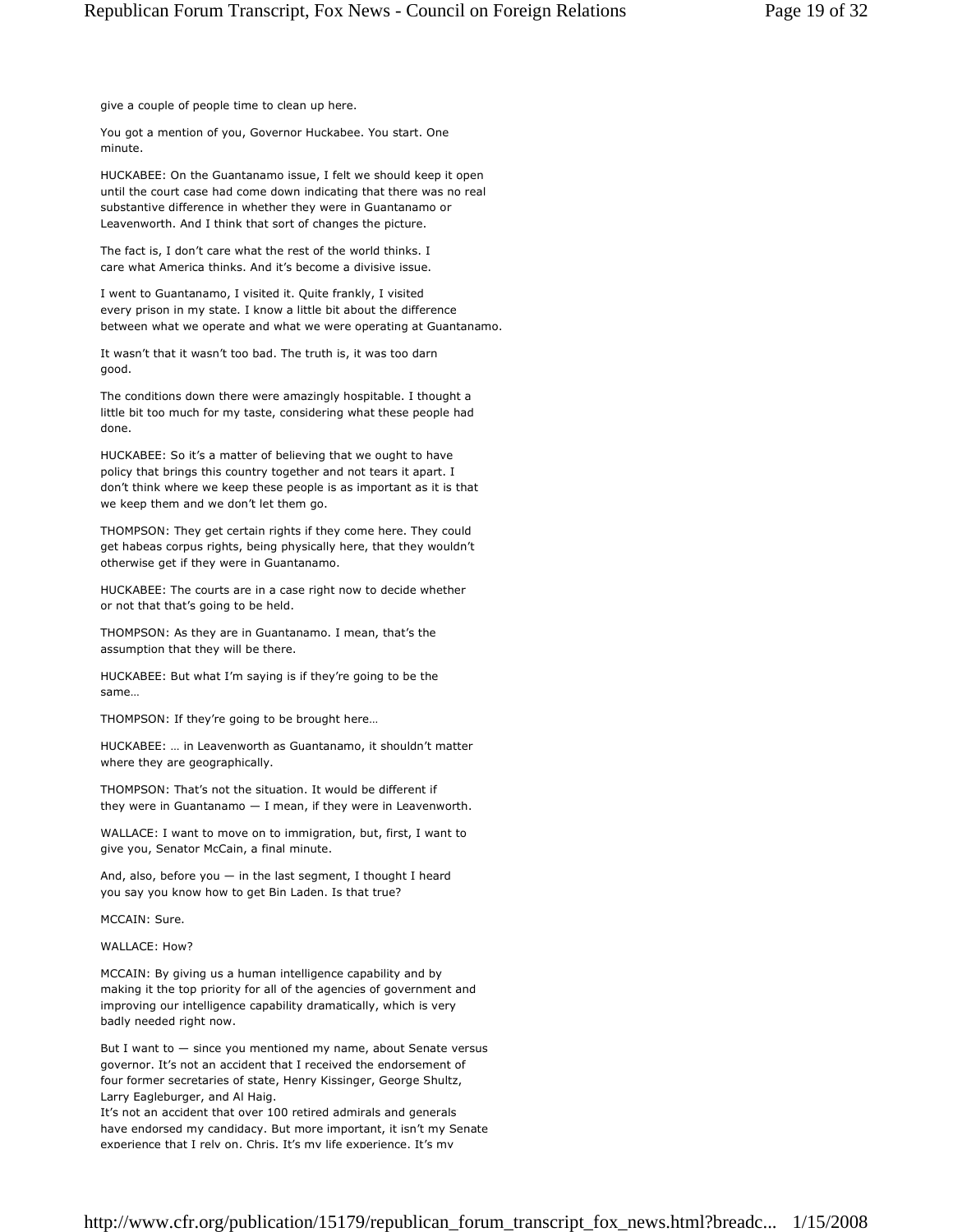time deprived of America, when I really grew to love her.

It's my experience in leading men and women into combat – certainly, not into combat, leading men and women, as a commanding officer of a squadron in the United States Navy, of having the life experiences that has given me an experience that has probably been more meaningful and more helpful to my service to this country than perhaps my time in the United States Senate.

WALLACE: All right. I want to move on to a subject that had a lot of sparks last night, and that is immigration.

Senator McCain, I want to pick up with you, because Governor Romney, last night and has for some time, attacked your immigration reform plan, McCain-Kennedy, as amnesty.

And the fact is while illegals would have to pay a fine, the vast majority would have gotten visas that would put them on the path to citizenship without ever having to leave the United States.

Isn't that, that kind of guarantee, a form of amnesty?

MCCAIN: Well, first of all, the C visa, as Governor Romney refers to, was an earned right, not an automatic one. Two million people that Secretary Chertoff has said are in this country illegally have to be rounded up and deported immediately.

So, certainly, amnesty for all or even citizenship for all was not allowed.

Second of all, you had to have a job. You had to go through the naturalization process. You had to pay a fine. You had to do many things.

And during this debate and discussion, we talked about different – because it ended up not leaving the floor of the Senate — about this touchback provision for some.

But, look, we all know the debate has gone on about who wants, quote, "amnesty" and, of course, I have never ever supported amnesty and never will. But the point is we've got to work together and move forward and solve this problem.

Our borders are broken. We have to fix them and that's our first priority and as president, I will secure our borders and I will have the governors of border states certify those borders are secure. Then we move on to the ways that we discussed last night, a temporary worker program that works, addressing the issue of the people who are here illegally in a humane fashion.

I'm not interested in calling up a mother of a son or a daughter who's fighting in Iraq and telling them, I'm not interested in calling the son or daughter in Iraq and telling them I'm deporting their mother.

We've got to address this issue in a humane and compassionate fashion. We've got to have national security first, which means secure our borders, and then we move forward together on this issue. That's the way we're going to resolve the issue of illegal immigration in America and American people want the borders secured first, but Americans are compassionate and loving and caring people and they will address it, I believe, in that fashion.

WALLACE: Governor?

ROMNEY: We certainly are a compassionate and humane people and we're also a people who believe in the rule of law and we know there are people, millions of people who are waiting in line patiently to be able to come to this country, people who want to be reunited with family members, people who have skills that we need in this country,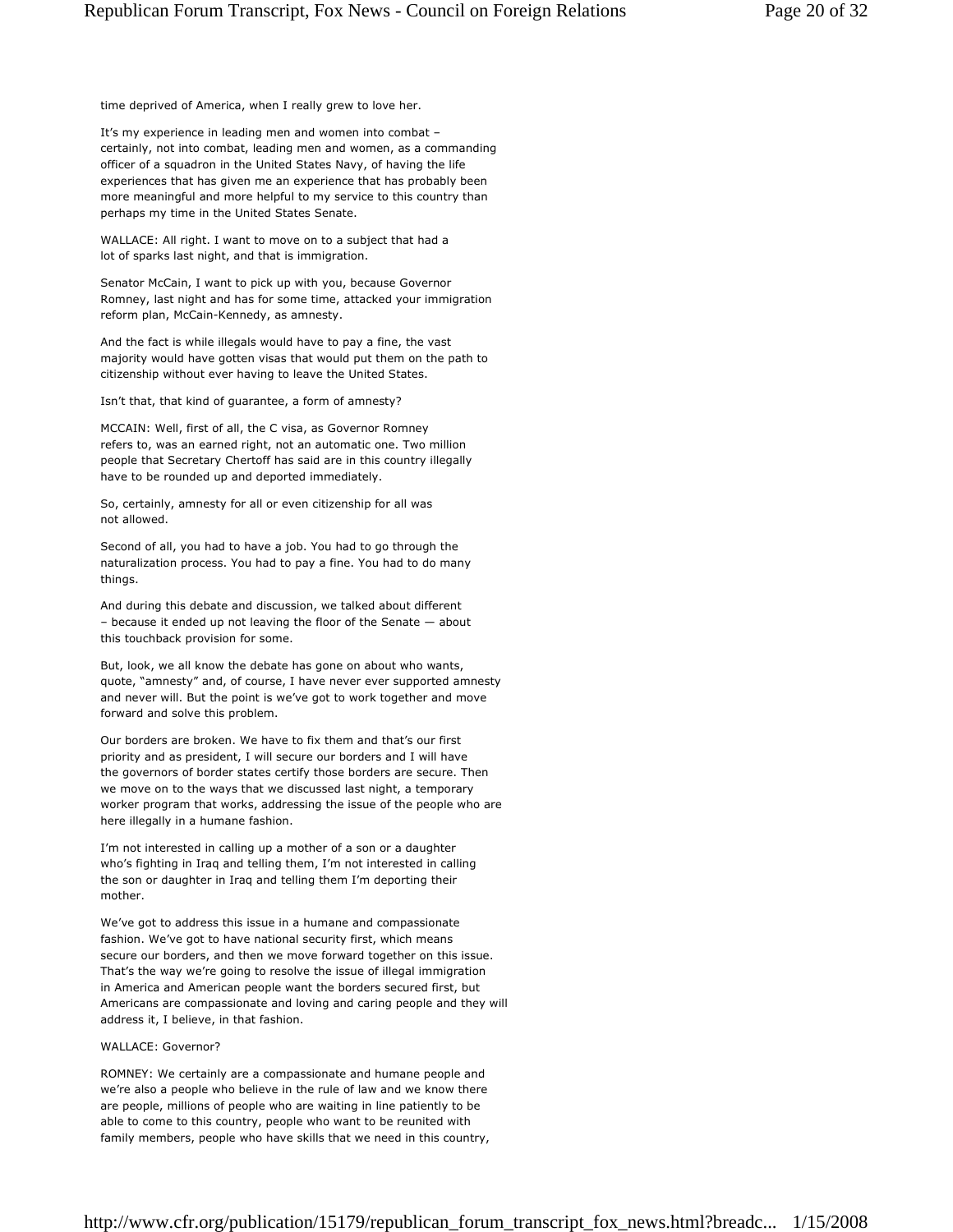people who speak English.

And somehow saying for the 12 million or however many million that are here, "You all get to stay unless you committed a crime"  $-1$ don't know how we know that 2 million have committed crimes, but let's say that it's 2 million.

ROMNEY: You all get to stay — get a job, pay \$5,000 — and you'll all get to stay in this country for the rest of your life. That strikes me as simply being unfair, unfair to the millions of people who have been waiting around the world.

When Senator McCain was asked about his plan back in 2003, he said amnesty would have to be part of the solution. He used the word, and I believe that amnesty in any form, whether technical amnesty or just de facto amnesty or generally amnesty, it just doesn't work. The reason is, it attracts more people to do the same thing that the people in the past have done.

It says, let's go to America, we know we're going to get to stay forever. It's simply the wrong approach. We welcome people to get in line with everybody else, but there should be no special pathway, no special privilege to remain in this country for the rest of their lives.

MCCAIN: In 2005, not that along ago — I think it was 2005 – Governor Romney, when told about the plan, said it was reasonable and, quote, "not amnesty." We need to get beyond this. We need to sit down together and work this out, and we have to figure out a way of addressing the issue of the other 10 million.

By the way, it was Secretary Chertoff who said there's 2 million who have committed crimes in this country and we have to get them out of this country. And of course it's not automatic. They have to do many things in order to qualify, and it's an earned ability to do so.

Many will be deported, unfortunately, or fortunately, depending on how you look at it, but, again, instead of fighting about who's for this and who's for that, we have a national security challenge. We have an issue that's de facto amnesty because of the 12 million people that are still here illegally. And we need to sit down together and in the kind of conversation the rest of us had last night about how we can come up with a real solution and address it and address it in a way that we can be proud of at the end of the day.

WALLACE: Governor Huckabee, at an earlier debate, you had a memorable exchange with Governor Romney about your plan that would have allowed the children of illegals in-state tuition to college. And, at the time, you said we shouldn't punish children from the actions of their parents.

On the other hand, shortly after that, you came out with a very tough immigration plan, which mandates that all illegals must leave the country and return to their home within 120 days if they want to become legals. Aren't you in effect, in that plan, punishing those very children that you said you didn't want to punish?

HUCKABEE: Not at all, because as long as those children are here and people question their authenticity for being here, they live in the shadows. They live hiding.

No person living in the United States of America, Chris, ought to live in the shadows, ought to live in fear, ought to hide. The beauty of this country is we live with our heads up. We live with dignity, we live with pride, we live with honor, and as long as people are living illegally, they can't.

And I know I'm going to be questioned, do I still stand by that idea that we treat the children differently, who didn't commit a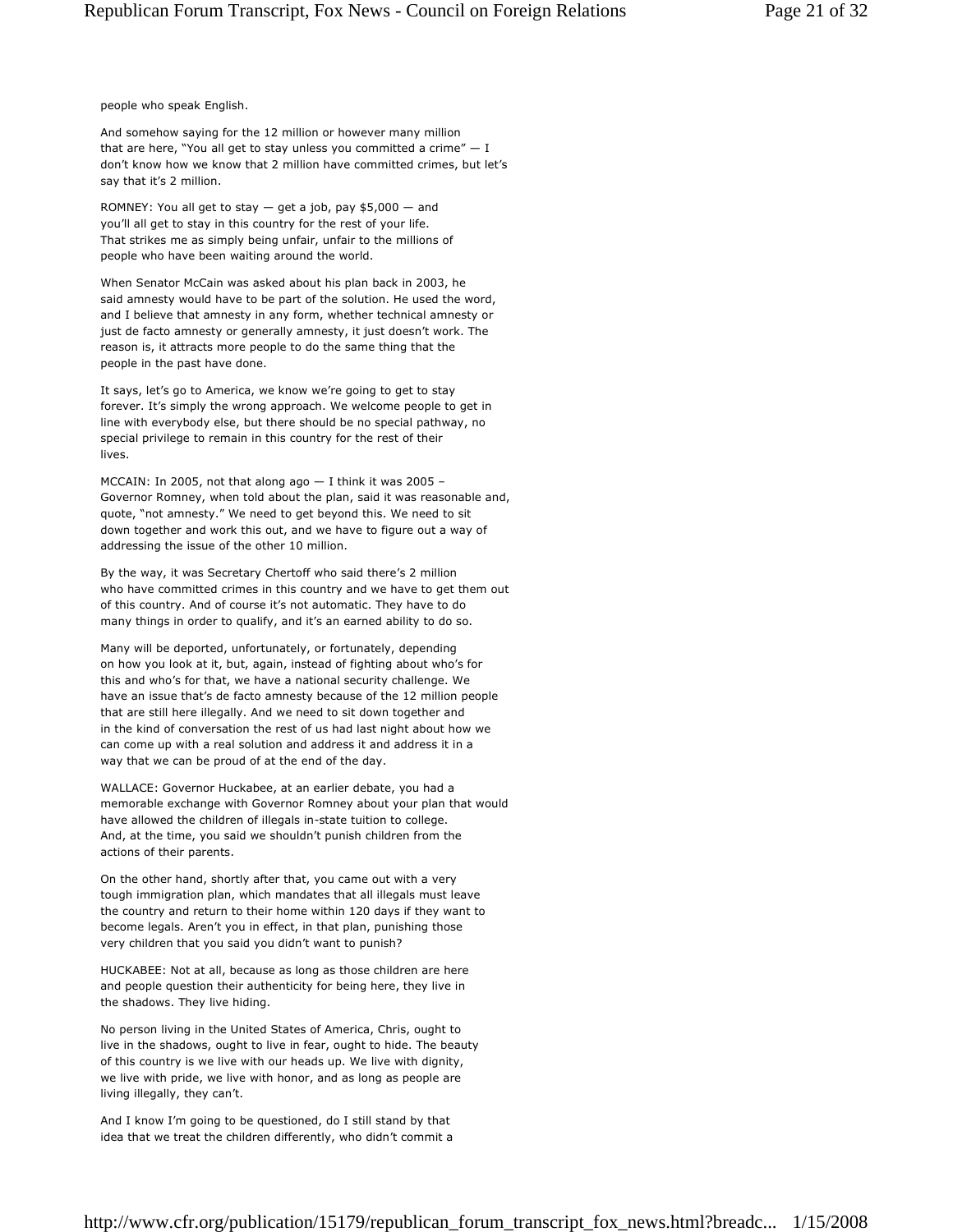crime? And let me just be very clear, yes, I do stand beside that, because I don't think you punish a child for what a parent did.

Now, the fact is, under the plan that I put forth  $-$  and it's tough. It says build a fence. It does say after you have a fence, I believe built by American laborers with American material, people should be asked to go back and get in the back of the line. The only place to get in the back of the line is in their home country. There's no line here.

ROMNEY: How about the kids in school, them, too, or not?

HUCKABEE: Mitt, I'm talking to Chris right now, if you don't mind.

WALLACE: Well, that is actually a question I was going to ask.

HUCKABEE: Well, you can ask it, but I've decided that you're the moderator of the debate, not Mitt, and he's tried to engage me in this.

And I appreciate you very much, but I believe I'll let Chris be the moderator here.

WALLACE: What about the children in school?

HUCKABEE: Well, here's the point. If the families go back, they're going to take their children with them. And when those children go back and then they get in line and they get back into the United States, then this issue is resolved.

The reason we have the problem we have is because our federal government has broken it, has caused it to be dysfunctional, and we've got to get it fixed.

The one thing I do agree, whether it's with Senator McCain, Mayor Giuliani, Fred Thompson, anyone here, is that this problem isn't going to get solved by seeing if we can throw flash words at each other. It's going to get solved when we sit down like reasonable human beings and decide that we've got to do something that fixes the problem by sealing the border, first and foremost.

But I absolutely believe that as a governor, I had to educate those kids. That wasn't an option for me. The mayor had the same situation in New York. By law, you educate children and, also, it doesn't make sense to turn kids out on the street, because then you're going to end up with a much bigger problem in the education policy.

WALLACE: Governor, I'm going to give you 30 seconds…

HUCKABEE: OK.

WALLACE: … because we need to move on.

Thirty seconds. If you have the child of an illegal immigrant and he is in high school in Little Rock, and now under the Huckabee – President Huckabee's plan, he and his family all have to move back to Mexico, aren't you punishing that kid? He's a sophomore in high school and now he's been dragged out of Little Rock, and he's living in Tijuana.

HUCKABEE: I guess his parents could leave him there if he's a senior in high school, but I think most families, particularly if you understand about most of the immigrant families, they're a familyloving people. These are not people that want to split their families up, they want to keep their families together.

They come here for their families, Chris. They come here so their kids will have an opportunity. They come here so their kids have groceries to eat.

These are people who don't come here because they're escaping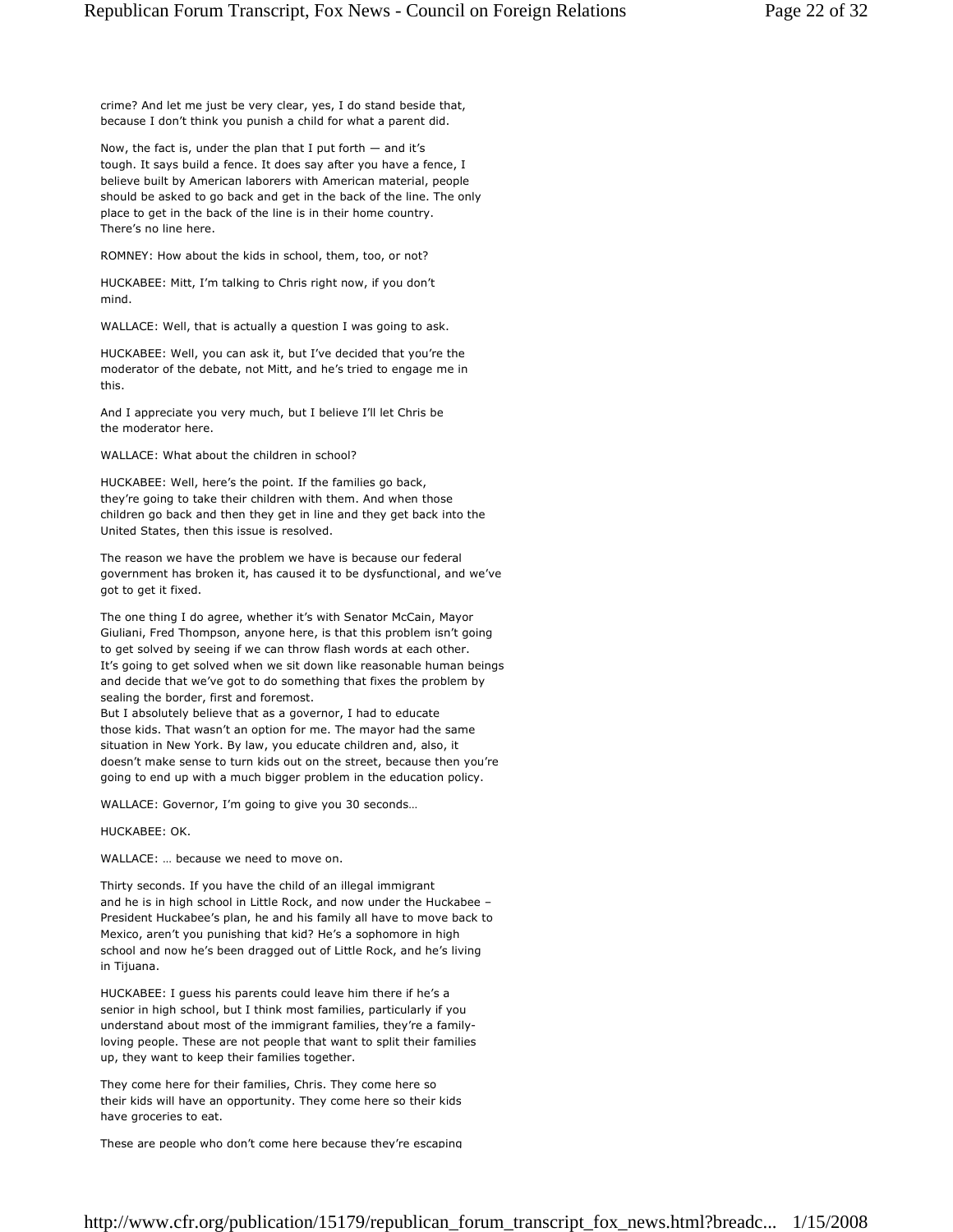wealth so they can come to poverty. They're escaping poverty so they can have a chance to have wealth.

And the point I'm making is that if we're going to have this problem fixed, let's actually fix it. And all the rhetoric that we've thrown out about who is more for amnesty and who is less for amnesty, I mean, a lot of that is pure nonsense.

What we need to do is say, seal the border, have a plan to get in the back of the line. No free rides.

We won't have amnesty. And I think every one of us, including John McCain, agrees with that. Get a system that we can live it, and then let's don't ever make this mistake again.

We all love to invoke the name of Ronald Reagan. Let's not forget, with all due respect, Ronald Reagan was the one who signed the amnesty bill back in the '80s that's given us the mess now.

We all love him, we all want to be like him, but even Ronald Reagan can make mistakes. And we need to fix the mistake.

WALLACE: All right.

Mayor Giuliani, back in 1994 — and I'm not going to go through the quote, but you talked then about how much if you work hard, we want you in this city, talking about illegal immigrants. Now you have a very tough plan — seal the border, crack down on employers.

Why and when did you change your view about the value of immigrants?

GIULIANI: Well, but the problem in New York City was I had 400,000 illegal immigrants. The federal government could deport no more than 2,000 a year. I had to deal with them in a humane, decent and sensible way. And I did.

I let them go to school, I let them report crime, and I let them go to hospitals to get treatment, which were humane, decent things to do. My predecessor mayors had done the same thing, and I'm very proud that we did that.

We also turned over every criminal to the immigration service to have them thrown out of the city, thrown out of the country. And the immigration service couldn't throw out even, you know, a percentage of the numbers we would turn over to them.

Every single one of us sitting here, including Ronald Reagan, has made mistakes in this illegal immigration area because this is very complicated and very difficult. The most important thing is, who has the best plan to fix it right now?

I believe I have the best plan to fix it right now. It is a plan to put a fence, technological, as well as physical, to warn the Border Patrol of people approaching the border, to use a border stat system to stop them from coming in, in the first place. We can only stop this at the border.

And then to set up a tamper-proof I.D. card that everyone would have to get. There should be a rule about coming into the United States.

The rule should be like this: you have to identify yourself if you want to come into the United States. Every other country has this rule. We should have that rule.

If you get your tamper-proof I.D. card, you can come in, you can work. You pay taxes. If you want to become a citizen, you get on line, you don't get preference over anyone else. And at the end of the line, you're going to have to be able to read English, write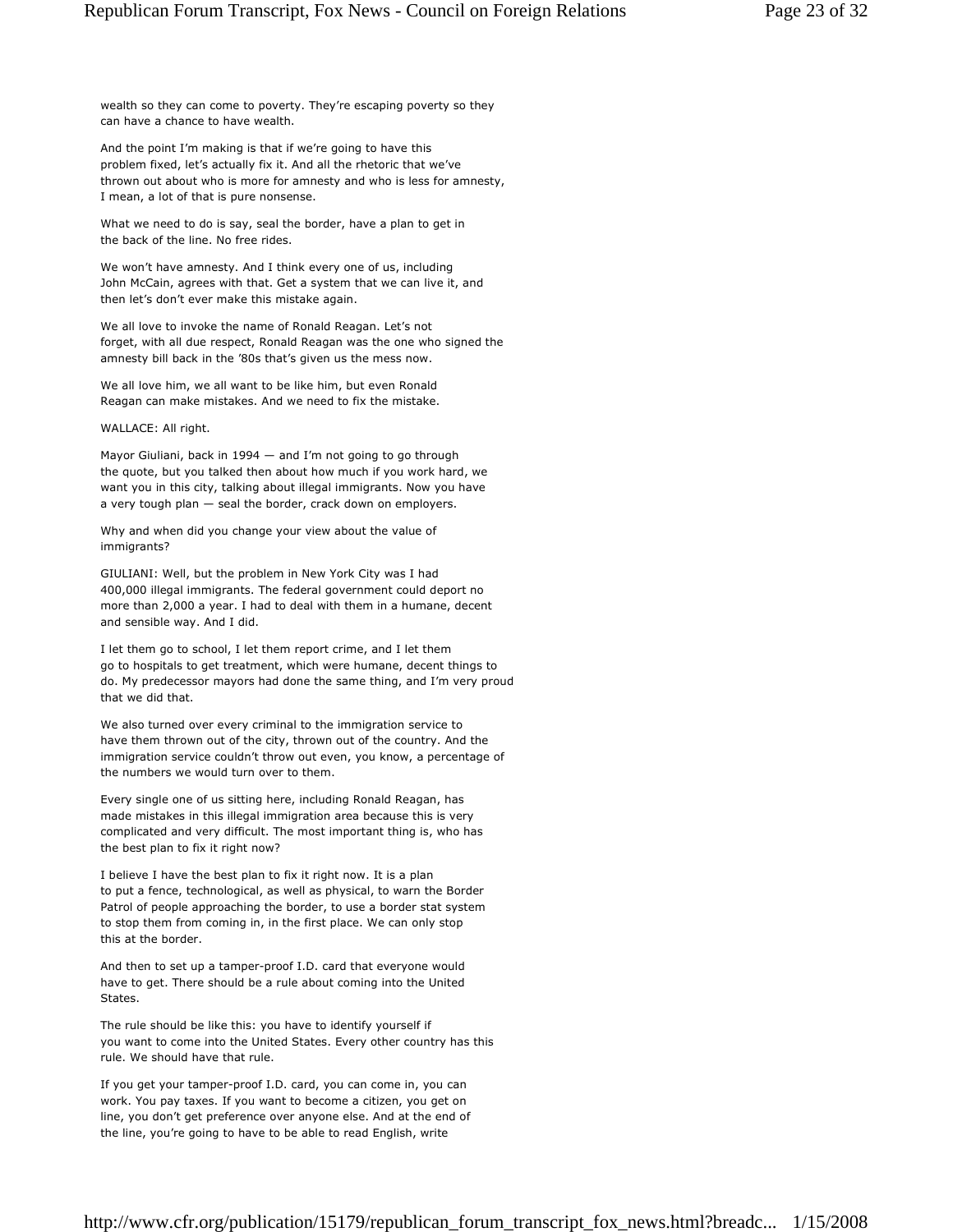English and speak English.

It would take four or five years to accomplish this. It needs to be a comprehensive solution, but it needs to begin — and I think this is the lesson we all learned this year, John and all of us learned going around the country. It has to begin by securing the borders with the fence, technological border patrol, border stat system.

We can do this. We can stop people from coming and teach them to come in the right way.

And we're not doing any favors for the illegals who come in here and work in a surreptitious way. It is a horrible life, it's a difficult life. If we can make this change, this country will be a much better country and we will preserve all the wonderful things about immigration, which is one of the things that's made us so great.

WALLACE: Senator Thompson, you say that both Governor Romney and Mayor Guiliani are latecomers to this whole issue…

THOMPSON: Can I add my friend Governor Huckabee to that list?

WALLACE: OK. You say that you were walking the walk…

#### (CROSSTALK)

WALLACE: You say that you were walking the walk before they were even talking the talk.

Make your…

THOMPSON: I couldn't have said it better. And I guess I did, didn't I?

WALLACE: Yes, you did.

THOMPSON: Well, my friends here on both sides, really, had policies that basically were, if you make it in you're kind of home free. And in large part it was based on compassion. And there's been a lot of talk, rightfully so, in terms of children.

My concern is what we're saying to the other parents and children that are in Mexico, for example, now. Are we encouraging our policies, encouraging the next generation of people to take the risk of going across the border and being killed or being raped or being herded into the back of a van or something like that to try to make it across the border?

THOMPSON: It's not good for them. It's not good for our country. We can't be dependent upon the next generation or another 12 million of illegals, as the governor says, living in the shadows with less education, many of whom do not speak the language, in a time when our entitlement programs are already overburdened, at a time when people are talking about disparities of economic conditions, and the fact that education plays a large part in that.

It's not good for our country; it's not good for them.

And when I hear a president of Mexico chide us for enforcing the border, you know, I would say to him: What does it say about the leadership of a country when the exportation of their own citizens is an economic necessity? They need to look at home at their own policy.

We're engaging in trade with them. We're doing some good things with Mexico. We're doing some work in the illegal drug and gang area that's a good cooperative effort.

I think that our trade agreements have been a net benefit for both countries, really. But we have to look out for the long-term best interest of our country, which I think happens to be in the longterm best interest of the people of his country.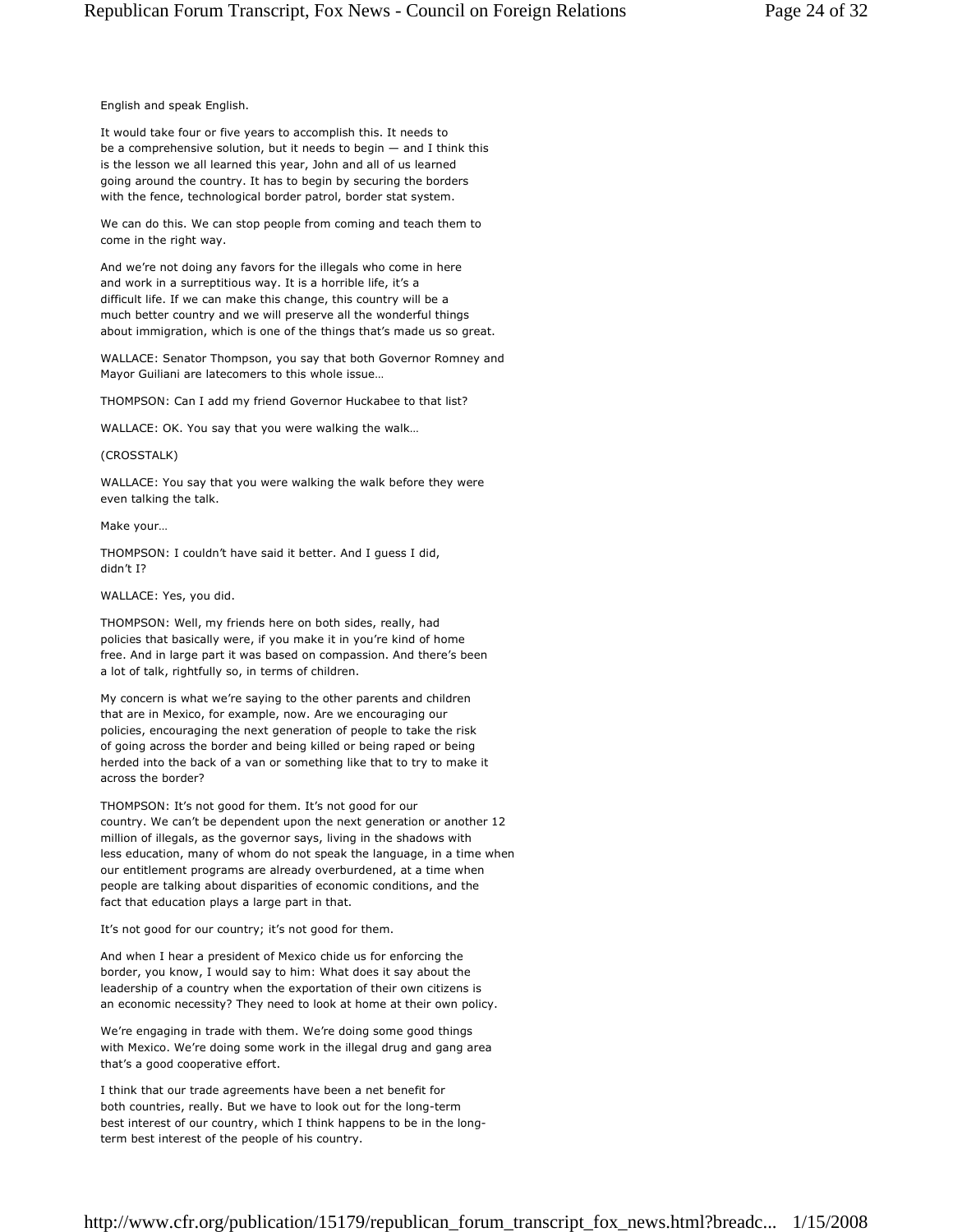WALLACE: Senator Thompson, thank you.

Gentlemen, it's time for another quick break, but our Republican presidential forum continues here on FOX News Channel and FOX News Radio right after these messages.

#### (COMMERCIAL BREAK)

WALLACE: And we are back now for the final segment of our Candidates Forum from the Fox Box on the campus of Saint Anselm College in New Hampshire.

Let's turn to the campaign and the way it is being waged. Mitt Romney has run negative ads against Mike Huckabee in Iowa and now John McCain in New Hampshire. Let's see some of his greatest hits.

#### (BEGIN VIDEO CLIP)

ANNOUNCER: McCain opposes repeal of the death tax and voted against the Bush tax cuts twice. McCain pushed to let every illegal immigrant stay here permanently. He even voted to allow illegals to collect Social Security.

ANNOUNCER: Mike Huckabee? Soft on government spending. He grew a \$6 billion government into a \$16 billion Government, backed in-state tuition benefits for illegals, and granted 1,043 pardons and commutations, including 12 murderers. His foreign policy? "Ludicrous," says Condoleezza Rice.

#### (END VIDEO CLIP)

WALLACE: Senator McCain, back in 1988, Bob Dole famously said to George Bush, "Stop lying about my record."

MCCAIN: It didn't do him a lot of good.

WALLACE: No, it didn't. But I want to ask you: Is Mitt Romney lying about your record?

MCCAIN: Look, these are attack ads. I don't think they work. But I'm running a positive campaign. I wish you'd have shown one of mine. They're worth millions.

ROMNEY: Please, would you put his on? Please do.

MCCAIN: So, look, I'm running for president because I want to lead this country, and I believe I have the experience and knowledge and background. We're running — basically, we responded once.

But, look, the message that we're trying to give, and I will continue to give, is why I'm qualified to lead. And people in New Hampshire, the town hall meetings, the interfacing we've had with them, is what's been wonderful for me.

It's been the greatest experience of my life now to have a second opportunity to come before the people of New Hampshire. And I think they'll judge us overall by the kind of campaign we run.

WALLACE: You suggested after he lost in Iowa the negative ads were one of the reasons that Governor Romney lost.

MCCAIN: Obviously, since I didn't come in even second — by the way, I'm demanding a recount with Senator Thompson.

## (CROSSTALK)

MCCAIN: But I still think that was a bad count. I think there were some hanging chads there.

Look, everybody runs their own campaigns. The people make the judgment. We respond. But, look, politics isn't beanbag, and we're moving on.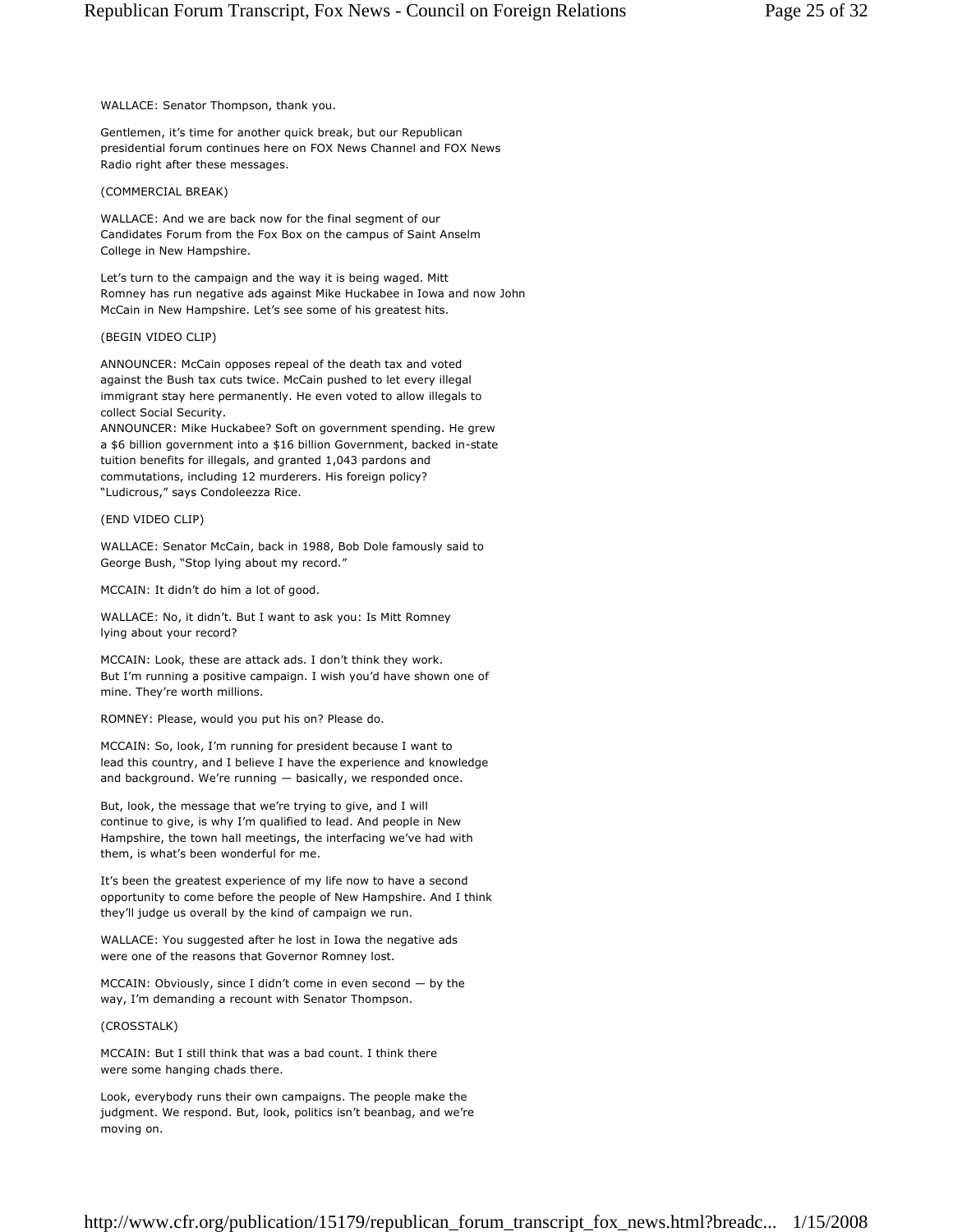WALLACE: Governor Huckabee, you have said that Mitt Romney is running a, quote, "desperate and dishonest campaign." Explain.

HUCKABEE: Well, there were some of the things in the ads that were misleading, but I'm also at the point where I realize that I made a tough decision.

It was, frankly, a tough decision, because you're very tempted to go out and respond to these negative attack ads with a counterpunch. I made the decision I wasn't going to do that.

And I think the people of Iowa rewarded me handsomely with this resounding victory, even though I was incredibly outspent and outmanned there. I think it was a great affirmation of what people are looking for in their next president.

They want a president who's for something, not who's just against the other people who are running for president. And I really believe the decision I made was part of the reason that we won and won decisively.

And I think it's one of the reasons we're going to continue to win in this country, because people are looking for a positive president who leads not so much horizontally — left, right, liberal, conservative, Democrat, Republican — but vertically, up, not down.

And I'm absolutely convinced that if we could change the tone and the tenor of the political discourse in this country and make it where it is more civil that it would dramatically change the way we govern, as well as the way we get to those offices.

WALLACE: Governor Romney, why do your ads seem to spend so much time attacking your opponents rather than laying out a positive agenda of your own?

ROMNEY: Well, actually, as you know, and as the people of both New Hampshire and Iowa know, I have spent a lot of money on ads over an entire year overwhelmingly focused on my positions and what I believe we ought to do for the country.

So my message has been very positive, and it's propelled me from a virtual unknown to being well-known and pretty well respected in these two states, but hats off to Mike for winning in Iowa, did a terrific job there.

I do think that there's a difference between an attack ad, where people go after somebody based on their character, and describing someone's record. If people think their record or their positions is an attack ad, that's a strange thing.

In both cases, we verified the facts; we got information from respected journals and so forth to put down the record and then let people compare the differences.

Of course I focused on places where there are differences. But issues are important. And describing differences on issues, like on illegal immigration or on commutations and pardons, I think it's important.

Now, I should note that some of the ads that have come back or some of the words that have come back have been very different than just talking about issues. Senator McCain's ad was pretty tough.

Actually, I thought Mike's chairman was a little tougher. He said he wanted to kick my teeth in. And I only commented that, well, don't touch my hair. That's all I said.

WALLACE: Governor Huckabee, are you persuaded by Governor Romney's argument? ROMNEY: Just keep Ed back, will you?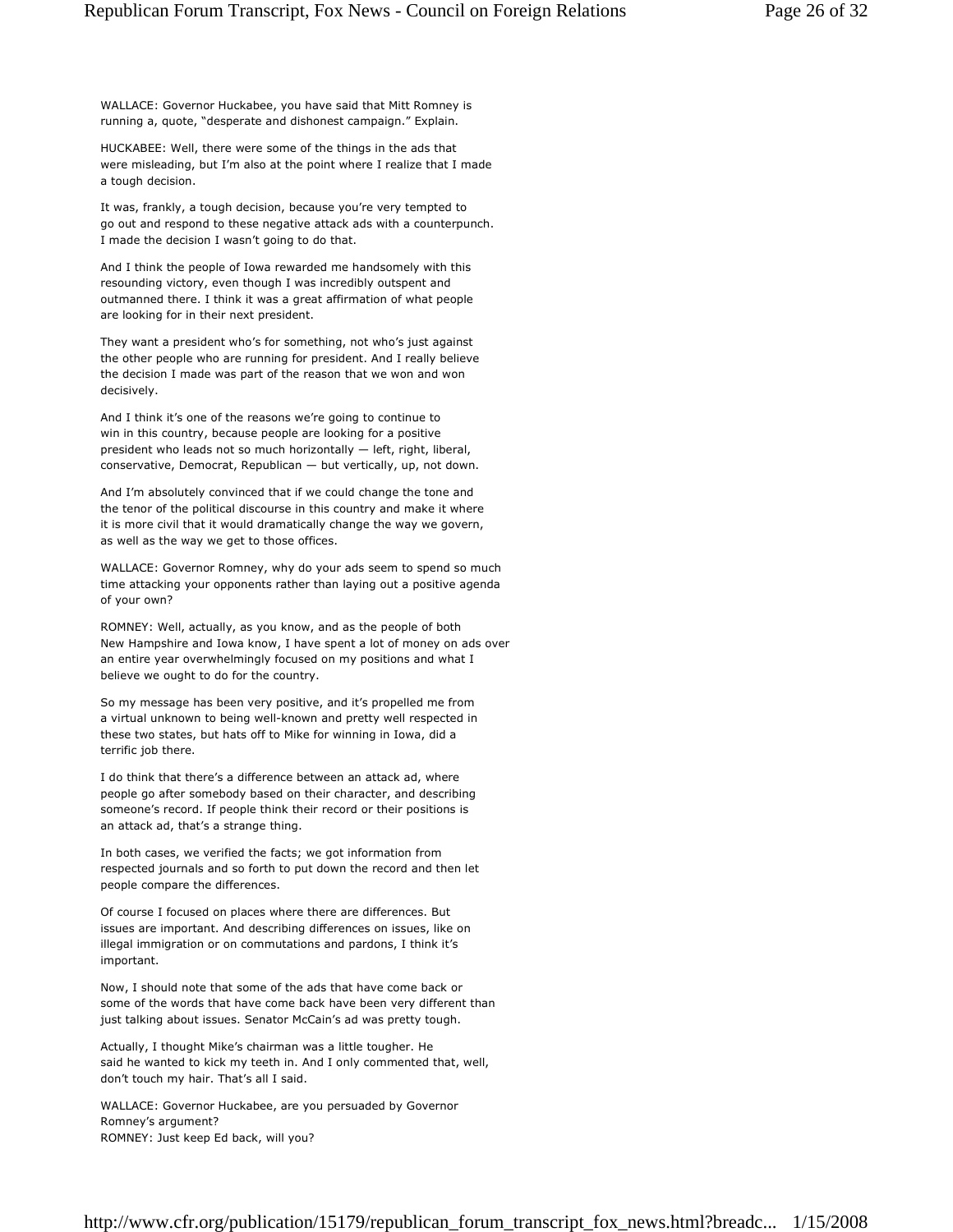THOMPSON: Remember "Almost Persuaded"?

HUCKABEE: Yes, that's right. I remember the hymn quite well. It was "Almost Persuaded," though, Fred.

MCCAIN: Is that Chuck Norris that's…

HUCKABEE: Yes, Chuck Norris is standing outside right now.

THOMPSON: If John Wayne was here, I'd have him beat him up.

HUCKABEE: I'm not totally persuaded, because if you tell a halftruth as if it is the full truth, then it can become an untruth.

And if you talk about commutations and say, OK, there's commutations, but you don't tell the whole story  $-$  I had 8,700 applications on my desk, 8,700. Denied 90 percent of them.

Some of them that I did were things like an 18-year-old with a hot check conviction who at age 35 couldn't get a job without a pardon. Every state has different laws as it relates to that.

When it comes to things like spending, no less than the New York Times took that ad apart and said that it was absolutely untrue and said that the spending in my state did not increase, as he had indicated, but that if you took those figures that it was very comparable to what it increased in Massachusetts and it was more like 3.9 percent during the 10.5 years that I was governor.

HUCKABEE: It's easier to take other people's records and to twist and to turn and to make them sound somewhat ominous, but one thing I do know is that the people of my state apparently like the way I governed, because they not only kept reelecting me — and I think that's significant when you're a Republican in a state where 90 percent of the elected officials are Democrat.

But when I left office with a surplus and with better schools, better roads, better health care, better natural resources and a better job market, I know this, my approval ratings were still some of the highest of any elected official in my state.

WALLACE: Governor Romney, you said today that you felt that you have been hurt by the tag of flip-flopper, that in some people's minds it has stuck. And when we talked earlier today, you said that in fact you think your record as a flip-flopper pales in comparison to some of the other people up here at the table.

ROMNEY: What I'd say is I'm certainly not the only person at this table that's changed their mind on a position. And I certainly would far be in favor of a person who has the willingness to say "I was wrong" and change their position and become right than someone who is so stubborn as to say they're not going to change their position.

So have I changed my position ever on an issue? Absolutely. I've told people time and again that I was wrong when it came to the issue of abortion, and I became pro life, and that was several years ago. I explained why it was and I'm not going to apologize for that.

But I do think that in the political world, I understand that people are characterizing one another, poke fun at you different things and that's part of the political process. I'm not going to whine about that, but I want to make sure that people understand what my record is and that it doesn't get twisted and turned, just as Governor Huckabee doesn't want his record twisted and turned.

We checked very carefully on the facts that we proposed. As he indicates, he gave out 1,033 pardons. I gave out no pardons. He gave out 12 pardons to convicted murderers. I gave out none. That's a difference.

Now he says, gosh, you've got to tell the rest of the story.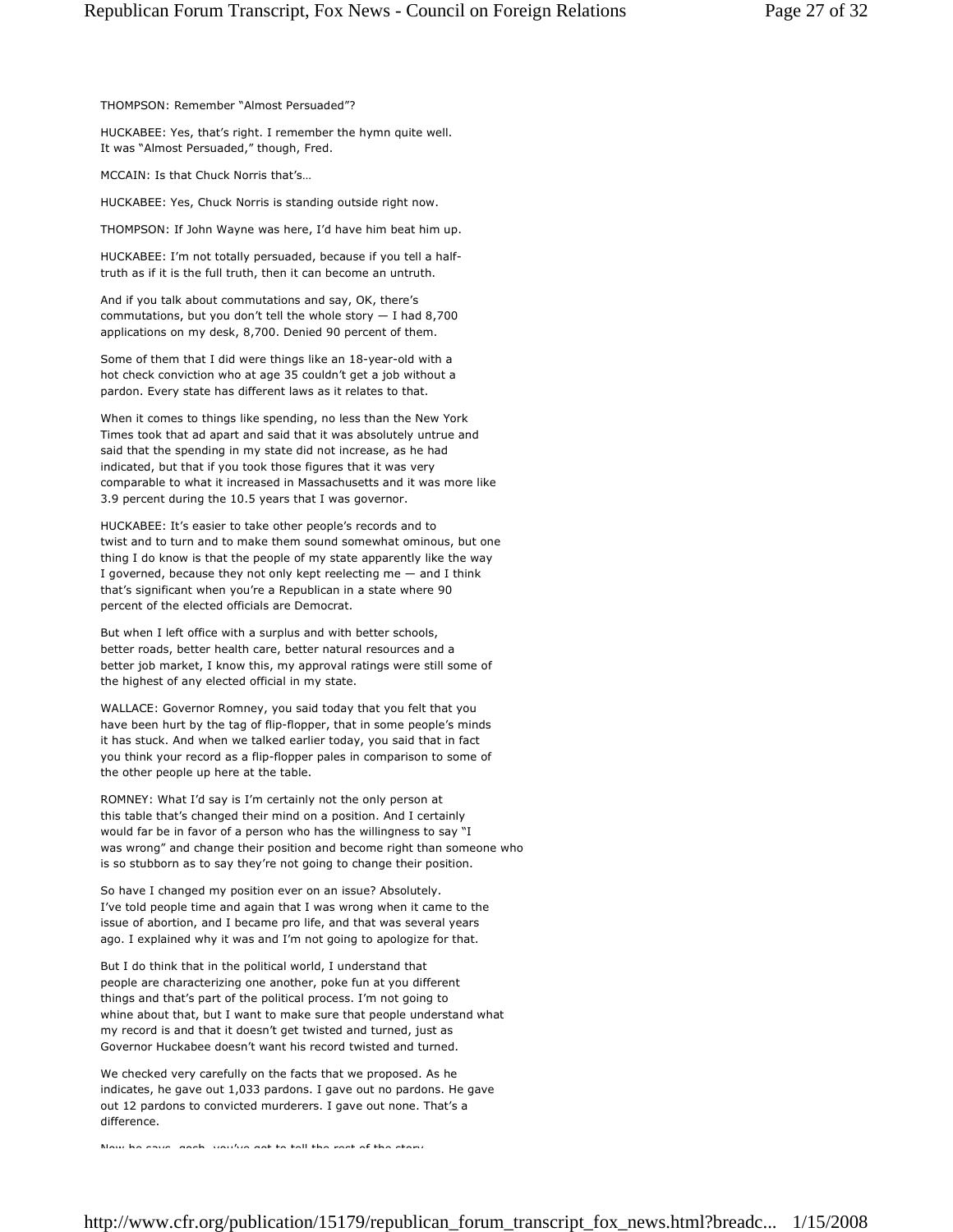Well, I've got a 30-second ad. I can't tell a lot of the story, other than to point out that there are some differences.

WALLACE: Mayor Giuliani, you have been hurt, your campaign has, by ethics issues in recent weeks. Your former police commissioner, Bernie Kerik, has been indicted on corruption charges. There have been stories about your visiting your then girlfriend when you were still married.

Do you have too much baggage to lead the Republican Party?

GIULIANI: Both of those issues I think have been answered. The second one was answered in the "New York Times" on page 37, and the "New York Time" pointed out that all of those expenses were paid for by the police department. They were all appropriate.

I'm glad that they were answered and answered appropriately. I wish they hadn't been on page 37. And with regard to Bernie Kerik, I explained it was a mistake. I should have cleared him more carefully three years ago when I recommended him to the president. That was my mistake.

But I've also appointed thousands of people. It has to be that I mostly make the right judgment about people because of the results that I've gotten, as a United States attorney, results against organized crime, as a mayor, results against crime, bringing down welfare, increasing the economy of the city, turning the city into a place of great hope, when it had been a place of hopelessness.

Look, all of us have pros and cons on our record. What America is looking for is not a perfect person. America is looking for a leader, someone who can give the United States hope, someone that can give the United States optimism, someone that can return to our people more of the sense of their ability to take control of their lives by making more choices about their children, making more choices about their health care. That's how we energize the spirit of America.

Every single candidate, you go through every single record here, every single candidate, you're going to find that they have at certain points made mistakes along the way. If they haven't, they've probably never done anything.

In my case, I've done a lot of things. I've made my share of mistakes. When I do, I own up to them, I learn from them and I don't make them again.

WALLACE: I want to just follow up to this extent. Can you assure Republican voters, because you say these cases are settled, but in fact the Bernie Kerik case is not settled, is going to be a trial, a prosecution — can you assure Republican voters that nothing will come out…

GIULIANI: Absolutely.

WALLACE: … which does allegedly involve links to organized crime, that nothing will come out that will embarrass Republican voters if you are the nominee.

GIULIANI: It has nothing to do with me. It's been gone over and over and over again. The only way it connects to me is I should have looked into him more carefully when I recommended him. I should have done a better job of vetting him. That was my mistake. I take full responsibility for that. I apologized to the president for it, and it will not happen again.

WALLACE: Senator McCain, you will be 72 years old by election day. That means that if you are elected, you would be the oldest first-term president in the history of this country…

GIULIANI: … more carefully when I recommended him. I should

http://www.cfr.org/publication/15179/republican\_forum\_transcript\_fox\_news.html?breadc... 1/15/2008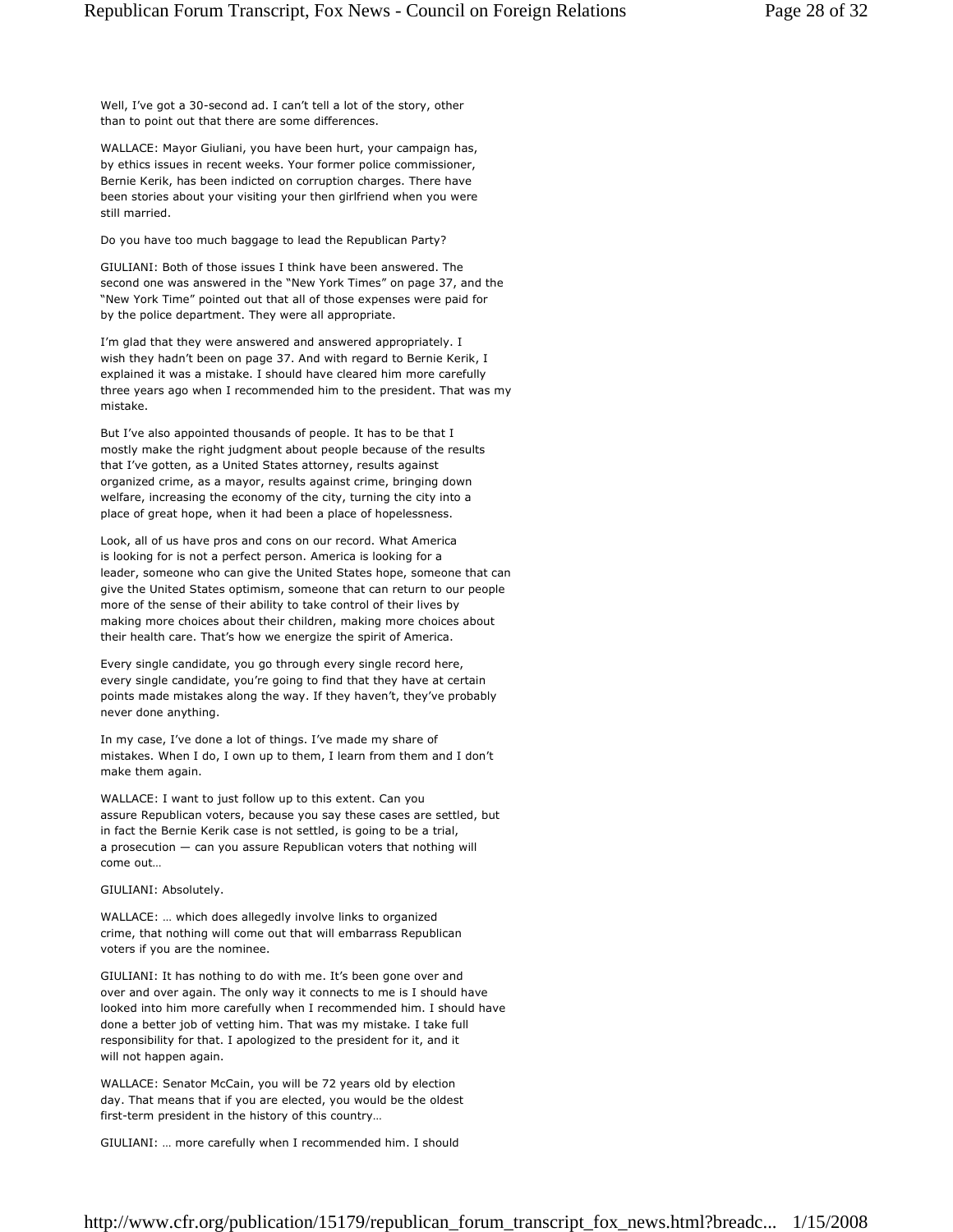have done a better job of vetting him.

That was my mistake. I take full responsibility for that. I apologized to the president for it, and it will not happen again.

WALLACE: Senator McCain, you will be 72 years old by Election Day. That means that if you are elected, you would be the oldest first-term president in the history of this country. The other day you suggested that you might only run for one term.

Let's take a look.

(BEGIN VIDEO CLIP)

MCCAIN: Please elect me for eight years, I'm not sure that's a vote getter.

(END VIDEO CLIP)

MCCAIN: I'm not sure it's a vote getter. Hey, I'm running for an eight-year term? I don't think most people would take that very well — make that welcome. What happens…

WALLACE: Would you — let me just ask…

MCCAIN: Sure.

WALLACE: … would you consider pledging to run for only four years?

MCCAIN: No, because I think then you're the lame duck, you're quacking on Inauguration Day. But look, I would point out that when Ronald Reagan won the Cold War, he was in his second term older than me. I think that's pretty good, isn't it?

Look, I've got the vigor. I've been — everybody has seen me here on the campaign trail. We work 16, 18 hours a day.

It's exhilarating, I am excited. And I'm sure that anybody who looks at my schedule, both in the Senate, but mostly on the campaign trail, I think they would be very pleased. And look, I am older than dirt. I've got more scars than Frankenstein, but I've learned a lot of things along the way.

WALLACE: Gentlemen, we have about five minutes left.

HUCKABEE: I just want to say, I've met his mother.

MCCAIN: My 95-year-old mother.

HUCKABEE: She's got the vigor. Of all the things we can criticize John McCain on, I wouldn't even go there.

(CROSSTALK)

WALLACE: We have about five minutes left.

MCCAIN: Thank you.

WALLACE: And I want to ask you each - it's not a closing statement, but it's the same question for all of you. And we'll start with Mayor Giuliani and work our way down the table here.

All the polls indicate that this looks, at least at this point, like it's going to be a Democratic year. To beat Hillary Clinton and Barack Obama, you're going to have to energize a dispirited Republican base, you're going to have to reach out to Independents.

I'd like each of you, starting with Mayor Giuliani, to tell me, tell the audience, why you are the best person to be the Republican nominee and to win, hold the White House for Republicans.

Mayor?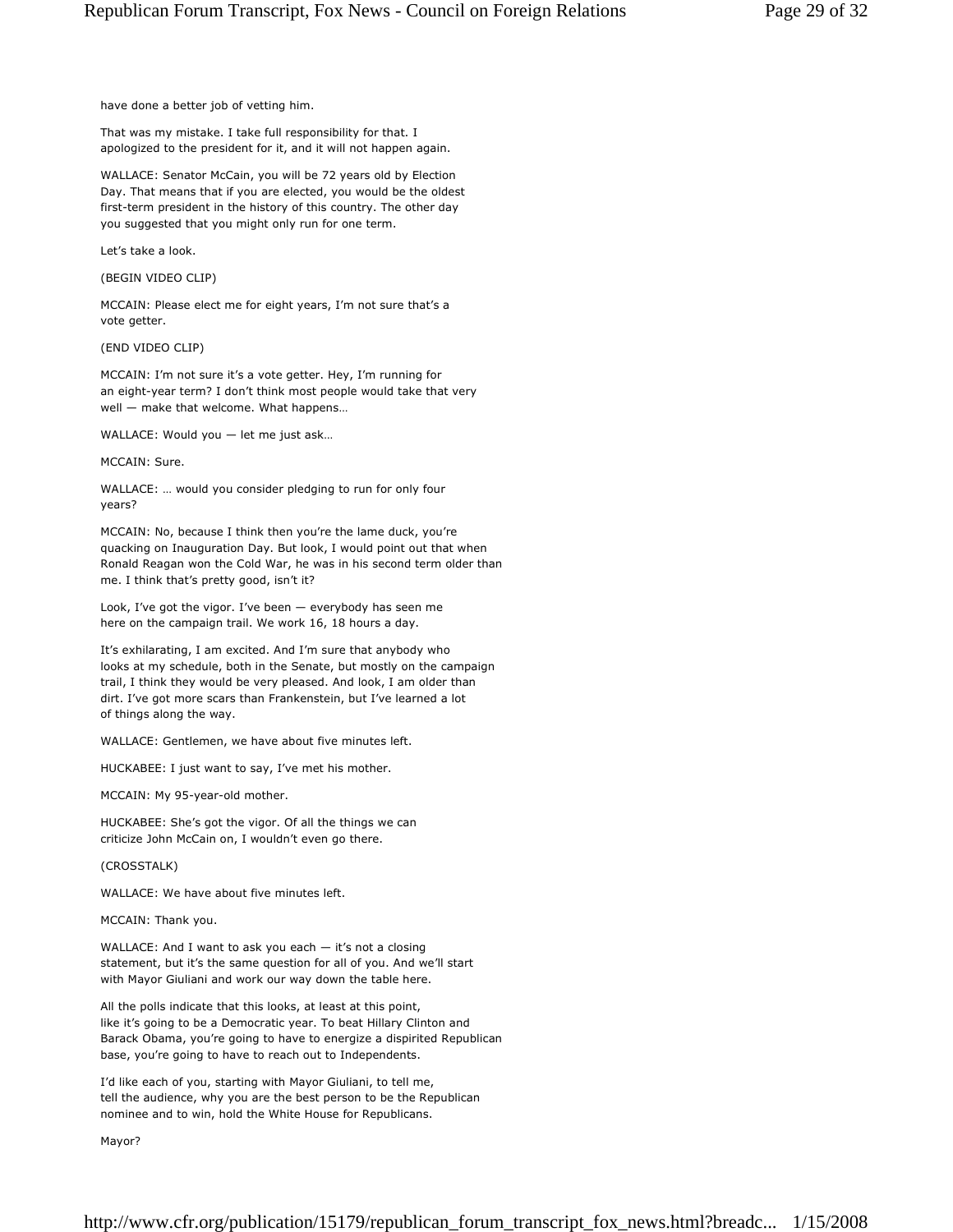GIULIANI: Because over the course of my career I have had to take on very big challenges, very big crises. I have been tested. I have been tested by having to deal with these problems, and I have been able to get results that other people weren't able to get.

In many situations, it turned out to be where bipartisan compromise had to be worked out. I was mayor of a city that was 5-1 Democratic. In order to accomplish anything, I had to figure out how to work with Democrats, how to get things done, how to work with Independents, and we got many, many things done.

We reduced taxes, we reduced crime dramatically. We reduced the size of government. And most importantly, we took over a city where people were hopeless and we left with a city where people felt the city was moving in the right direction.

Right now there are people in this country  $-$  it concerns me greatly — who believe that this country is moving in the wrong direction. It is not.

This country is not moving in the wrong direction. It's a question of leadership. It's a question of optimism and perspective.

We need to tackle big problems. And that's what I am good at. We need to provide energy independence. We have to deal with health care. And we have to remain on offense in the Islamic terrorist war against us.

I believe I have been tested. I believe I am ready. And I believe this is the time for the kind of leadership that I can bring to this country.

## WALLACE: Senator Thompson?

THOMPSON: Politically, I think I am the only one here who has never lost an election. I haven't run that many, but I have carried a state with 20 points twice and a state that Bill Clinton carried twice. The last time I ran, I received the largest number of votes of any person running for office in the history of Tennessee.

Substantively, I, for eight years, fought for strong national security. I talked about my background a little bit earlier.

I fought for five major tax cuts. We balanced the budget four times, fought for good, strong conservative judges who would follow the law instead of making it up as they go along, and had 100 percent pro-life voting record.

I think the president has to have credibility and the courage to speak the truth to the American people. Occasionally, I had a 90-1 vote in the Senate where I was the only one.

I am interested in the future of my country and the kind of world my children and grandchildren are going to grow up in. It's not for a personal aggrandizement. For me, I think better days are ahead of us if we, the American people, do our primary duty, and that is leave this place a little better than what we found it.

I am determined and committed to do that. And I can provide the leadership to do that with credibility in the eyes of the American people.

WALLACE: Governor Huckabee?

HUCKABEE: I think there are three things. First is a personal issue of having lived a life like a lot of Americans have lived it. And I think that's one of the reasons my campaign has connected with people.

Abraham Lincoln said God must love the common man, he made so many of them. I think that's an important thing, to understand that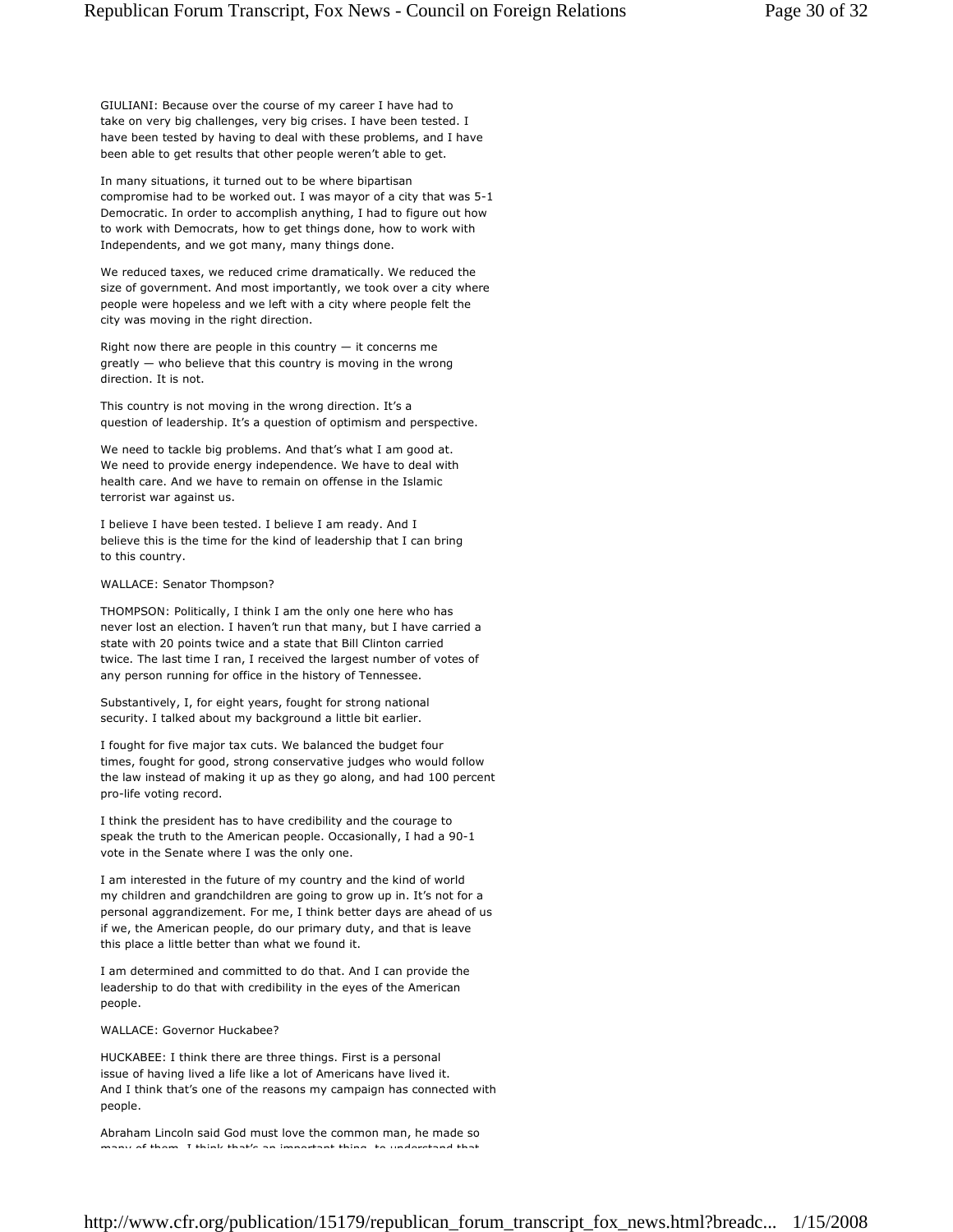## struggle.

HUCKABEE: I think another thing is consistency with the principles of our party, which is that we believe in lower taxes, less spending. We're a party that believes in the sanctity of human life. That's important to us; it's a critical issue.

Consistency on defending the Second Amendment and state's rights, also believing that mothers and fathers raise better kids than governments do. Governments shouldn't interfere and let parents raise their own kids.

And there are other principles, but I think the other issue is the practical experience, having actually run a government for a long period of time, doing it in such a way that your voters re-elected you, but doing it in such a way that, at the end, you actually solved problems.

And Americans are looking — more than they're looking for ideology, they're looking for practical solutions to the problems that they deal with every day. And they'd like to think that someone sitting at that desk is thinking about their problems and not just getting re-elected.

WALLACE: Governor Romney?

ROMNEY: Chris, I got into this race because my family told me I ought to. And I agreed with them.

I love my kids. I love my grandkids. And I'm concerned about the America they're going to inherit and the America that the kids of America are all going to inherit.

And I'm concerned because America is at a crossroads. We face extraordinary challenges, but also great opportunities. There has been more change and will be more change in the next decade than we've seen during our lifetime.

And if America draws upon the strength of the American spirit and the innovative capacity of our nation, which I know how to do  $-$  I spent my life doing that — if we fix what's broken in Washington and get Washington to finally deal with the challenges we have, from a comprehensive strategy to overcome global jihad, to becoming energy independent over some period of time, to fixing our schools, to getting health care for our citizens, to keeping our tax burdens down, to protecting our jobs in this country, if we do those things, this country's future will be even brighter than our past. I've spent my life in a place where I've been able to bring change, whether it's the private sector for 25 years, whether it was at the Olympics to help turn those games around when they were in trouble, or as governor of Massachusetts.

And I will change Washington to make sure that the America our kids inherit is every bit as great, even greater, than what we received from the greatest generation.

WALLACE: And Senator McCain?

MCCAIN: I believe America is — the greatest days are ahead of us. And I think at this time, though, we need leadership.

And I think I bring the experience and the knowledge in order to make the judgments that are necessary as we face these transcendent challenges.

We're in two wars. We face the threat of radical Islamic extremism. We also have to restore trust and confidence in government that's been badly eroded.

And we're going to have to do some work to re-energize our